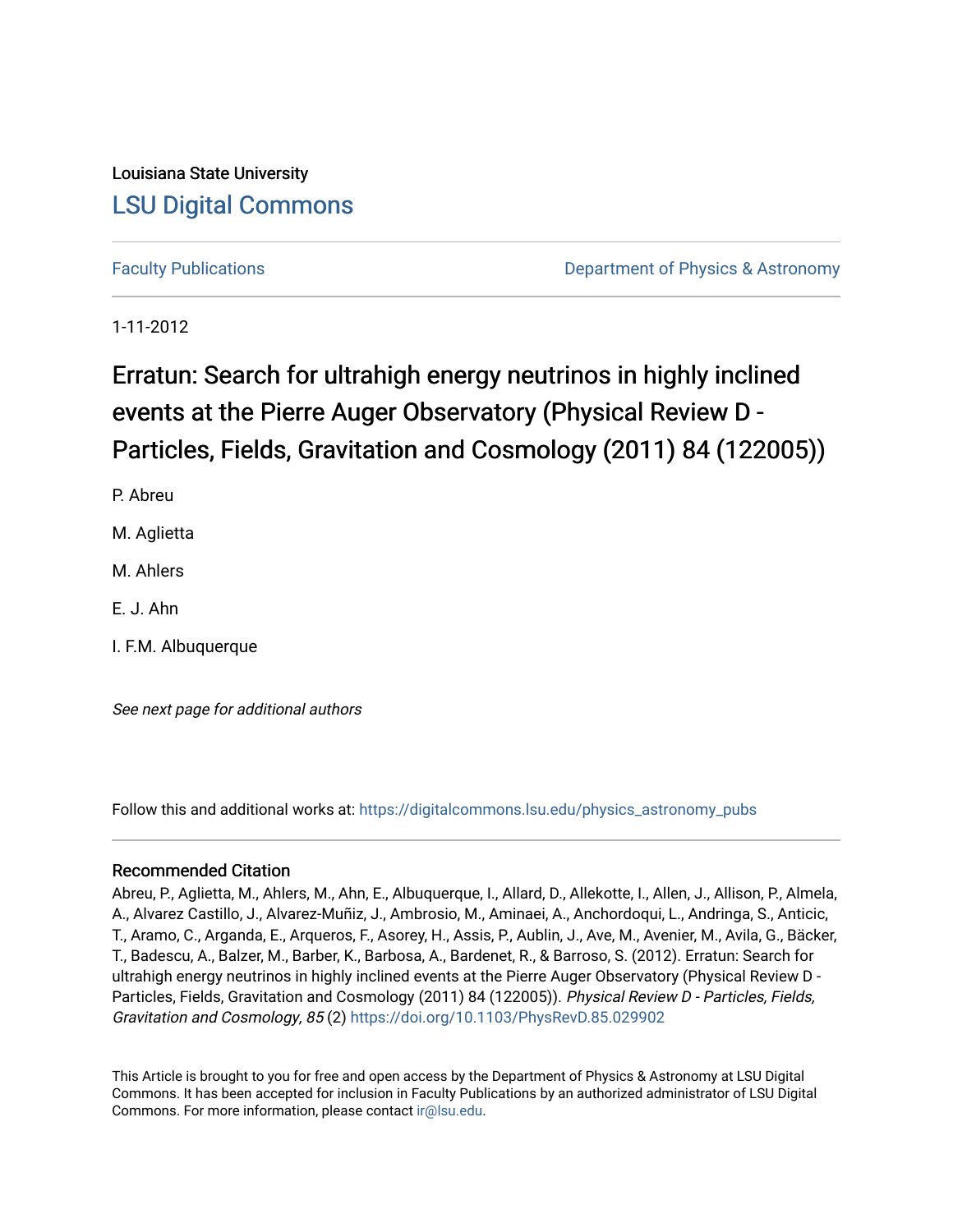# Authors

P. Abreu, M. Aglietta, M. Ahlers, E. J. Ahn, I. F.M. Albuquerque, D. Allard, I. Allekotte, J. Allen, P. Allison, A. Almela, J. Alvarez Castillo, J. Alvarez-Muñiz, M. Ambrosio, A. Aminaei, L. Anchordoqui, S. Andringa, T. Anticic, C. Aramo, E. Arganda, F. Arqueros, H. Asorey, P. Assis, J. Aublin, M. Ave, M. Avenier, G. Avila, T. Bäcker, A. M. Badescu, M. Balzer, K. B. Barber, A. F. Barbosa, R. Bardenet, and S. L.C. Barroso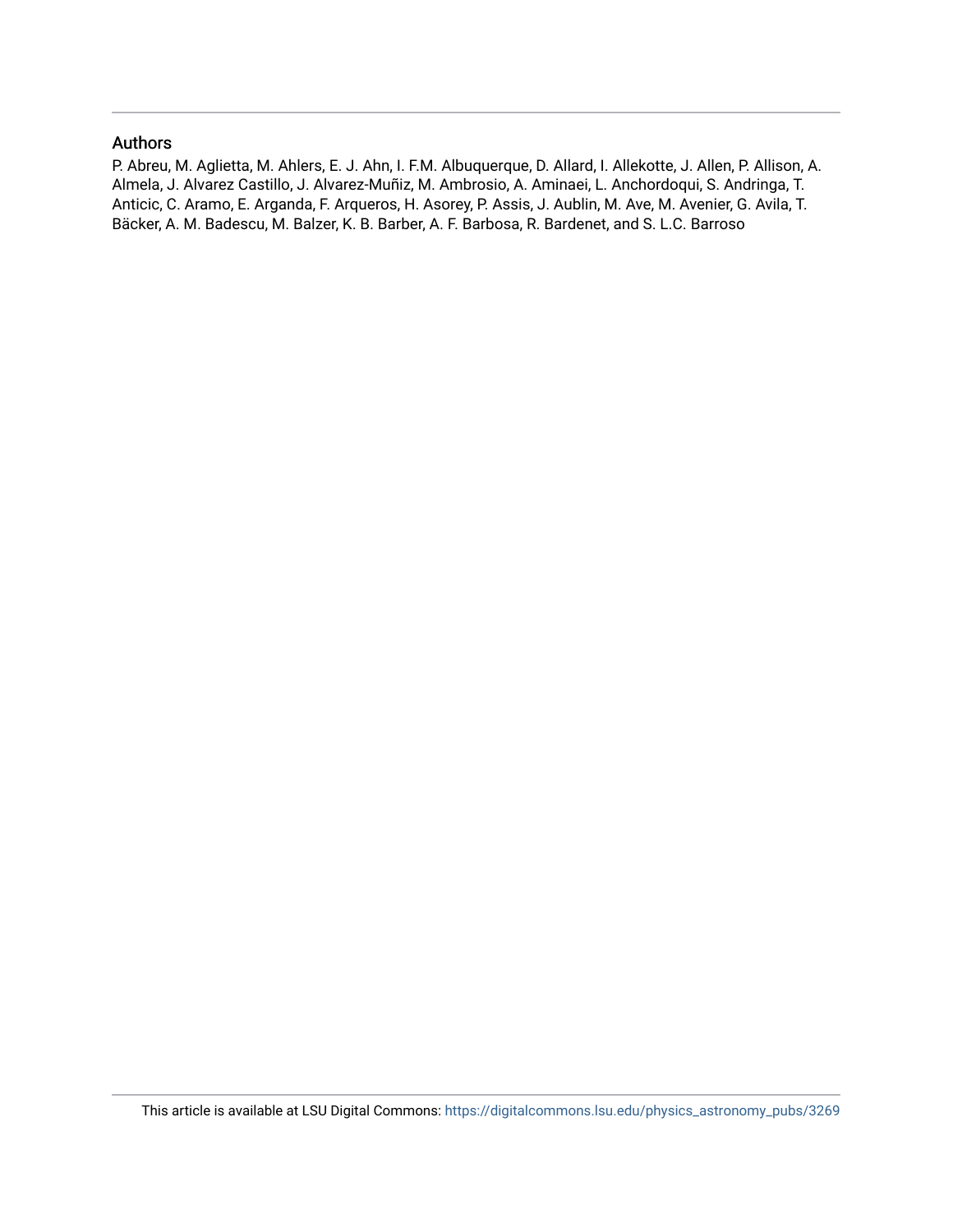# A search for ultra-high energy neutrinos in highly inclined events at the Pierre Auger **Observatory**

P. Abreu,<sup>1</sup> M. Aglietta,<sup>2</sup> M. Ahlers,<sup>3</sup> E.J. Ahn,<sup>4</sup> I.F.M. Albuquerque,<sup>5</sup> D. Allard,<sup>6</sup> I. Allekotte,<sup>7</sup> J. Allen,<sup>8</sup> P. Allison,<sup>9</sup> A. Almela,<sup>10, 11</sup> J. Alvarez Castillo,<sup>12</sup> J. Alvarez-Muñiz,<sup>13</sup> M. Ambrosio,<sup>14</sup> A. Aminaei,<sup>15</sup> L. Anchordoqui,<sup>16</sup> S. Andringa,<sup>1</sup> T. Anticic,<sup>17</sup> C. Aramo,<sup>14</sup> E. Arganda,<sup>18,19</sup> F. Arqueros,<sup>19</sup> H. Asorey,<sup>7</sup> P. Assis,<sup>1</sup> J. Aublin,<sup>20</sup> M. Ave,<sup>21</sup> M. Avenier,<sup>22</sup> G. Avila,<sup>23</sup> T. Bäcker,<sup>24</sup> A.M. Badescu,<sup>25</sup> M. Balzer,<sup>26</sup> K.B. Barber,<sup>27</sup> A.F. Barbosa,<sup>28</sup> R. Bardenet,<sup>29</sup> S.L.C. Barroso,<sup>30</sup> B. Baughman,<sup>9, [a](#page-5-0)</sup> J. Bäuml,<sup>31</sup> J.J. Beatty,<sup>9</sup> B.R. Becker,<sup>32</sup> K.H. Becker,<sup>33</sup> A. Bellétoile,<sup>34</sup> J.A. Bellido,<sup>27</sup> S. BenZvi,<sup>3</sup> C. Berat,<sup>22</sup> X. Bertou,<sup>7</sup> P.L. Biermann,<sup>35</sup> P. Billoir,<sup>20</sup> F. Blanco,<sup>19</sup> M. Blanco,<sup>36</sup> C. Bleve,<sup>33</sup> H. Blümer,<sup>21,31</sup> M. Bohácová,<sup>37</sup> D. Boncioli,<sup>38</sup> C. Bonifazi,<sup>39,20</sup> R. Bonino,<sup>2</sup> N. Borodai, <sup>40</sup> J. Brack, <sup>41</sup> I. Brancus, <sup>42</sup> P. Brogueira, <sup>1</sup> W.C. Brown, <sup>43</sup> R. Bruijn, <sup>44, [b](#page-5-1)</sup> P. Buchholz, <sup>24</sup> A. Bueno, <sup>45</sup> R.E. Burton,<sup>46</sup> K.S. Caballero-Mora,<sup>47</sup> B. Caccianiga,<sup>48</sup> L. Caramete,<sup>35</sup> R. Caruso,<sup>49</sup> A. Castellina,<sup>2</sup> O. Catalano,<sup>50</sup> G. Cataldi,<sup>51</sup> L. Cazon,<sup>1</sup> R. Cester,<sup>52</sup> J. Chauvin,<sup>22</sup> S.H. Cheng,<sup>47</sup> A. Chiavassa,<sup>2</sup> J.A. Chinellato,<sup>53</sup> J. Chirinos Diaz,<sup>54</sup> J. Chudoba,<sup>37</sup> R.W. Clay,<sup>27</sup> M.R. Coluccia,<sup>51</sup> R. Conceição,<sup>1</sup> F. Contreras,<sup>55</sup> H. Cook,<sup>44</sup> M.J. Cooper,<sup>27</sup> J. Coppens,<sup>15, 56</sup> A. Cordier,<sup>29</sup> S. Coutu,<sup>47</sup> C.E. Covault,<sup>46</sup> A. Creusot,<sup>6</sup> A. Criss,<sup>47</sup> J. Cronin,<sup>57</sup> A. Curutiu,<sup>35</sup> S. Dagoret-Campagne,<sup>29</sup> R. Dallier,<sup>34</sup> S. Dasso,<sup>58, 59</sup> K. Daumiller,<sup>31</sup> B.R. Dawson,<sup>27</sup> R.M. de Almeida,<sup>60</sup> M. De Domenico,<sup>49</sup> C. De Donato,<sup>12</sup> S.J. de Jong,<sup>15,56</sup> G. De La Vega,<sup>61</sup> W.J.M. de Mello Junior,<sup>53</sup> J.R.T. de Mello Neto,<sup>39</sup> I. De Mitri,<sup>51</sup> V. de Souza,<sup>62</sup> K.D. de Vries,<sup>63</sup> L. del Peral,<sup>36</sup> M. del Río,<sup>38,55</sup> O. Deligny,<sup>64</sup> H. Dembinski,<sup>21</sup> N. Dhital,<sup>54</sup> C. Di Giulio,<sup>65</sup> M.L. Díaz Castro,<sup>66</sup> P.N. Diep,<sup>67</sup> F. Diogo,<sup>1</sup> C. Dobrigkeit,<sup>53</sup> W. Docters,<sup>63</sup> J.C. D'Olivo,<sup>12</sup> P.N. Dong,<sup>67, 64</sup> A. Dorofeev,<sup>41</sup> J.C. dos Anjos,<sup>28</sup> M.T. Dova,<sup>18</sup> D. D'Urso,<sup>14</sup> I. Dutan,<sup>35</sup> J. Ebr,<sup>37</sup> R. Engel,<sup>31</sup> M. Erdmann,<sup>68</sup> C.O. Escobar,<sup>4,53</sup> J. Espadanal,<sup>1</sup> A. Etchegoyen,<sup>11, 10</sup> P. Facal San Luis,<sup>57</sup> I. Fajardo Tapia,<sup>12</sup> H. Falcke,<sup>15,69</sup> G. Farrar,<sup>8</sup> A.C. Fauth,<sup>53</sup> N. Fazzini,<sup>4</sup> A.P. Ferguson,<sup>46</sup> B. Fick,<sup>54</sup> A. Filevich,<sup>11</sup> A. Filipcic,<sup>70,71</sup> S. Fliescher,<sup>68</sup> C.E. Fracchiolla,<sup>41</sup> E.D. Fraenkel,<sup>63</sup> O. Fratu,<sup>25</sup> U. Fröhlich,<sup>24</sup> B. Fuchs,<sup>28</sup> R. Gaior,<sup>20</sup> R.F. Gamarra,<sup>11</sup> S. Gambetta,<sup>72</sup> B. García,<sup>61</sup> S.T. Garcia Roca,<sup>13</sup> D. Garcia-Gamez,<sup>29</sup> D. Garcia-Pinto,<sup>19</sup> A. Gascon,<sup>45</sup> H. Gemmeke,<sup>26</sup> P.L. Ghia,<sup>20</sup> U. Giaccari,<sup>51</sup> M. Giller,<sup>73</sup> H. Glass,<sup>4</sup> M.S. Gold,<sup>32</sup> G. Golup,<sup>7</sup> F. Gomez Albarracin,<sup>18</sup> M. Gómez Berisso,<sup>7</sup> P.F. Gómez Vitale,<sup>23</sup> P. Gonçalves,<sup>1</sup> D. Gonzalez,<sup>21</sup> J.G. Gonzalez,<sup>31</sup> B. Gookin,  $^{41}$  A. Gorgi, <sup>2</sup> P. Gouffon, <sup>5</sup> E. Grashorn, <sup>9</sup> S. Grebe, <sup>15, 56</sup> N. Griffith, <sup>9</sup> M. Grigat, <sup>68</sup> A.F. Grillo, <sup>74</sup> Y. Guardincerri,<sup>59</sup> F. Guarino,<sup>14</sup> G.P. Guedes,<sup>75</sup> A. Guzman,<sup>12</sup> P. Hansen,<sup>18</sup> D. Harari,<sup>7</sup> S. Harmsma,<sup>63,56</sup> T.A. Harrison,<sup>27</sup> J.L. Harton,<sup>41</sup> A. Haungs,<sup>31</sup> T. Hebbeker,<sup>68</sup> D. Heck,<sup>31</sup> A.E. Herve,<sup>27</sup> C. Hojvat,<sup>4</sup> N. Hollon,<sup>57</sup> V.C. Holmes,<sup>27</sup> P. Homola,<sup>40</sup> J.R. Hörandel,<sup>15</sup> A. Horneffer,<sup>15</sup> P. Horvath,<sup>76</sup> M. Hrabovský,<sup>76,37</sup> D. Huber,<sup>21</sup> T. Huege,<sup>31</sup> A. Insolia,<sup>49</sup> F. Ionita,<sup>57</sup> A. Italiano,<sup>49</sup> C. Jarne,<sup>18</sup> S. Jiraskova,<sup>15</sup> M. Josebachuili,<sup>11</sup> K. Kadija,<sup>17</sup> K.H. Kampert,<sup>33</sup> P. Karhan,<sup>77</sup> P. Kasper,<sup>4</sup> B. Kégl,<sup>29</sup> B. Keilhauer,<sup>31</sup> A. Keivani,<sup>78</sup> J.L. Kelley,<sup>15</sup> E. Kemp,<sup>53</sup> R.M. Kieckhafer,<sup>54</sup> H.O. Klages,<sup>31</sup> M. Kleifges,<sup>26</sup> J. Kleinfeller,<sup>55, 31</sup> J. Knapp,<sup>44</sup> D.-H. Koang,<sup>22</sup> K. Kotera,<sup>57</sup> N. Krohm,<sup>33</sup> O. Krömer,<sup>26</sup> D. Kruppke-Hansen,<sup>33</sup> F. Kuehn,<sup>4</sup> D. Kuempel,<sup>24, 33</sup> J.K. Kulbartz,<sup>79</sup> N. Kunka,<sup>26</sup> G. La Rosa,<sup>50</sup> C. Lachaud,<sup>6</sup> R. Lauer,<sup>32</sup> P. Lautridou,<sup>34</sup> S. Le Coz,<sup>22</sup> M.S.A.B. Leão,<sup>80</sup> D. Lebrun,<sup>22</sup> P. Lebrun,<sup>4</sup> M.A. Leigui de Oliveira, <sup>80</sup> A. Letessier-Selvon, <sup>20</sup> I. Lhenry-Yvon, <sup>64</sup> K. Link, <sup>21</sup> R. López, <sup>81</sup> A. Lopez Agüera, <sup>13</sup> K. Louedec,<sup>22, 29</sup> J. Lozano Bahilo,<sup>45</sup> L. Lu,<sup>44</sup> A. Lucero,<sup>11</sup> M. Ludwig,<sup>21</sup> H. Lyberis,<sup>64</sup> C. Macolino,<sup>20</sup> S. Maldera,<sup>2</sup> D. Mandat, <sup>37</sup> P. Mantsch, <sup>4</sup> A.G. Mariazzi, <sup>18</sup> J. Marin, <sup>55, 2</sup> V. Marin, <sup>34</sup> I.C. Maris, <sup>20</sup> H.R. Marquez Falcon, <sup>82</sup> G. Marsella,  $83$  D. Martello,  $51$  L. Martin,  $34$  H. Martinez,  $84$  O. Martínez Bravo,  $81$  H.J. Mathes,  $31$  J. Matthews,  $78,85$ J.A.J. Matthews,<sup>32</sup> G. Matthiae,<sup>38</sup> D. Maurel,<sup>31</sup> D. Maurizio,<sup>52</sup> P.O. Mazur,<sup>4</sup> G. Medina-Tanco,<sup>12</sup> M. Melissas,<sup>21</sup> D. Melo,<sup>11</sup> E. Menichetti,<sup>52</sup> A. Menshikov,<sup>26</sup> P. Mertsch,<sup>86</sup> C. Meurer,<sup>68</sup> S. Micanovic,<sup>17</sup> M.I. Micheletti,<sup>87</sup> L. Miramonti,<sup>48</sup> L. Molina-Bueno,<sup>45</sup> S. Mollerach,<sup>7</sup> M. Monasor,<sup>57</sup> D. Monnier Ragaigne,<sup>29</sup> F. Montanet,<sup>22</sup> B. Morales,<sup>12</sup> C. Morello,<sup>2</sup> E. Moreno,<sup>81</sup> J.C. Moreno,<sup>18</sup> M. Mostafá,<sup>41</sup> C.A. Moura,<sup>80</sup> M.A. Muller,<sup>53</sup> G. Müller,<sup>68</sup> M. Münchmeyer,<sup>20</sup> R. Mussa,<sup>52</sup> G. Navarra,<sup>2, [c](#page-5-2)</sup> J.L. Navarro,<sup>45</sup> S. Navas,<sup>45</sup> P. Necesal,<sup>37</sup> L. Nellen,<sup>12</sup> A. Nelles,<sup>15,56</sup> J. Neuser,<sup>33</sup> D. Newton,<sup>44</sup> P.T. Nhung,<sup>67</sup> M. Niechciol,<sup>24</sup> L. Niemietz,<sup>33</sup> N. Nierstenhoefer,<sup>33</sup> D. Nitz,<sup>54</sup> D. Nosek,<sup>77</sup> L. Nožka,<sup>37</sup> M. Nyklicek,<sup>37</sup> J. Oehlschläger,<sup>31</sup> A. Olinto,<sup>57</sup> M. Ortiz,<sup>19</sup> N. Pacheco,<sup>36</sup> D. Pakk Selmi-Dei,<sup>53</sup> M. Palatka,<sup>37</sup> J. Pallotta,<sup>88</sup> N. Palmieri,<sup>21</sup> G. Parente,<sup>13</sup> E. Parizot,<sup>6</sup> A. Parra,<sup>13</sup> S. Pastor,<sup>89</sup> T. Paul,<sup>90</sup> M. Pech,<sup>37</sup> J. Pekala,<sup>40</sup> R. Pelayo,<sup>81, 13</sup> I.M. Pepe,<sup>91</sup> L. Perrone,<sup>83</sup> R. Pesce,<sup>72</sup> E. Petermann,<sup>92</sup> S. Petrera,<sup>65</sup> P. Petrinca,<sup>38</sup> A. Petrolini,<sup>72</sup> Y. Petrov,<sup>41</sup> C. Pfendner,<sup>3</sup> R. Piegaia,<sup>59</sup> T. Pierog,<sup>31</sup> P. Pieroni,<sup>59</sup> M. Pimenta,<sup>1</sup> V. Pirronello,<sup>49</sup> M. Platino,<sup>11</sup> V.H. Ponce,<sup>7</sup> M. Pontz,<sup>24</sup> A. Porcelli,<sup>31</sup> P. Privitera,<sup>57</sup> M. Prouza,<sup>37</sup> E.J. Quel,<sup>88</sup> S. Querchfeld,<sup>33</sup> J. Rautenberg,<sup>33</sup> O. Ravel,<sup>34</sup> D. Ravignani,<sup>11</sup> B. Revenu,<sup>34</sup> J. Ridky,<sup>37</sup> S. Riggi,<sup>13</sup> M. Risse,<sup>24</sup> P. Ristori,<sup>88</sup> H. Rivera,<sup>48</sup> V. Rizi,<sup>65</sup> J. Roberts,<sup>8</sup> W. Rodrigues de Carvalho,<sup>13</sup> G. Rodriguez,<sup>13</sup> J. Rodriguez Martino,<sup>55</sup> J. Rodriguez Rojo,<sup>55</sup> I. Rodriguez-Cabo,<sup>13</sup> M.D. Rodríguez-Frías,<sup>36</sup> G. Ros,<sup>36</sup> J. Rosado,<sup>19</sup> T. Rossler,<sup>76</sup> M. Roth,<sup>31</sup>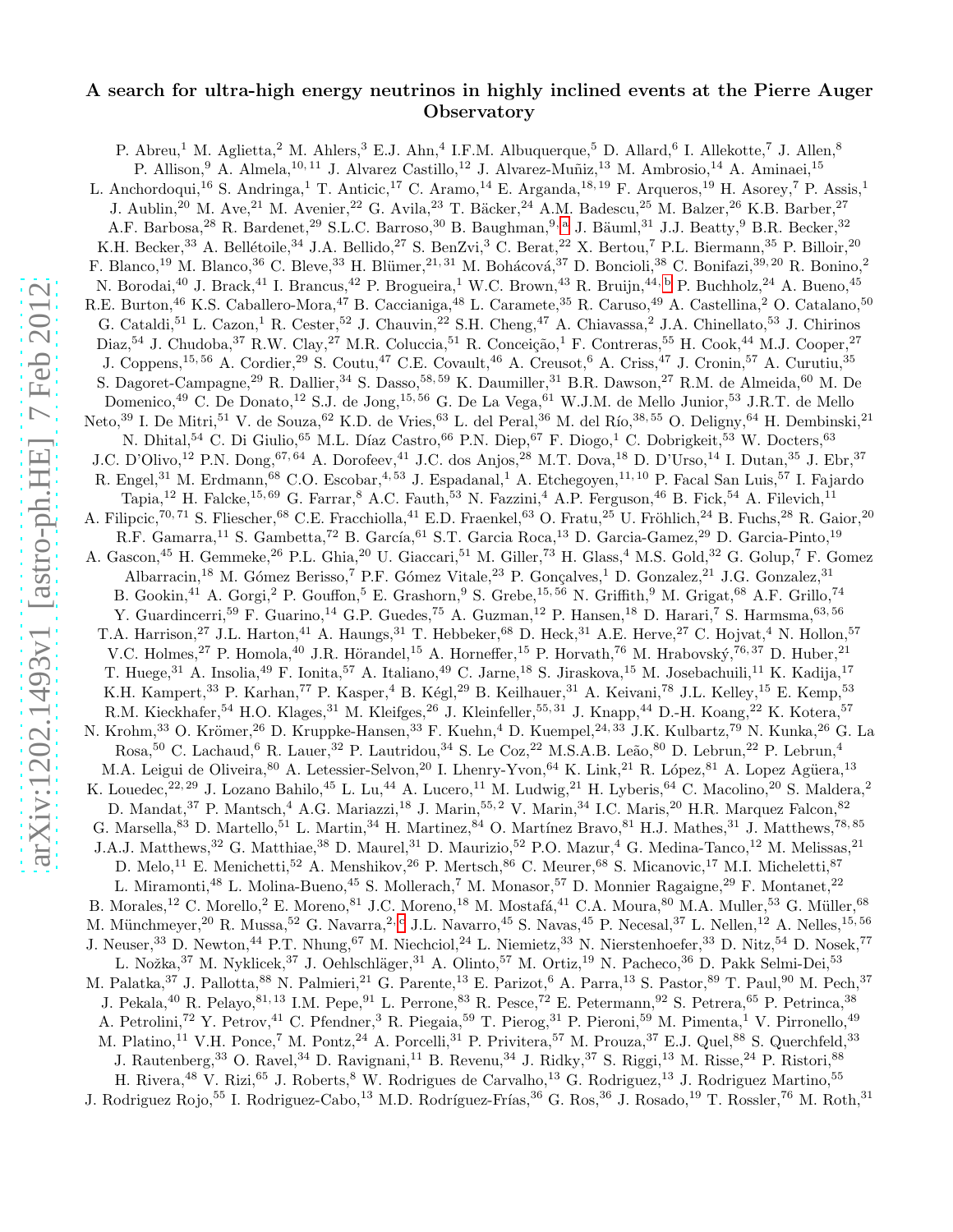B. Rouillé-d'Orfeuil, $^{57}$ E. Roulet, $^7$ A.C. Rovero, $^{58}$ C. Rühle, $^{26}$ A. Saftoiu, $^{42}$ F. Salamida, $^{64}$ H. Salazar, $^{81}$ F. Salesa Greus, <sup>41</sup> G. Salina, <sup>38</sup> F. Sánchez, <sup>11</sup> C.E. Santo, <sup>1</sup> E. Santos, <sup>1</sup> E.M. Santos, <sup>39</sup> F. Sarazin, <sup>93</sup> B. Sarkar, <sup>33</sup> S. Sarkar,  $86$  R. Sato,  $55$  N. Scharf,  $68$  V. Scherini,  $48$  H. Schieler,  $31$  P. Schiffer,  $79,68$  A. Schmidt,  $26$  O. Scholten,  $63$ H. Schoorlemmer,<sup>15, 56</sup> J. Schovancova,<sup>37</sup> P. Schovánek,<sup>37</sup> F. Schröder,<sup>31</sup> S. Schulte,<sup>68</sup> D. Schuster,<sup>93</sup> S.J. Sciutto,<sup>18</sup> M. Scuderi,<sup>49</sup> A. Segreto,<sup>50</sup> M. Settimo,<sup>24</sup> A. Shadkam,<sup>78</sup> R.C. Shellard,<sup>28, 66</sup> I. Sidelnik,<sup>11</sup> G. Sigl,<sup>79</sup> H.H. Silva Lopez,<sup>12</sup> O. Sima, <sup>94</sup> A. Smialkowski,<sup>73</sup> R. Šmída, <sup>31</sup> G.R. Snow, <sup>92</sup> P. Sommers, <sup>47</sup> J. Sorokin, <sup>27</sup> H. Spinka, <sup>95, 4</sup> R. Squartini,<sup>55</sup> Y.N. Srivastava,<sup>90</sup> S. Stanic,<sup>71</sup> J. Stapleton,<sup>9</sup> J. Stasielak,<sup>40</sup> M. Stephan,<sup>68</sup> A. Stutz,<sup>22</sup> F. Suarez,<sup>11</sup> T. Suomijärvi,<sup>64</sup> A.D. Supanitsky,<sup>58</sup> T. Šuša,<sup>17</sup> M.S. Sutherland,<sup>78</sup> J. Swain,<sup>90</sup> Z. Szadkowski,<sup>73</sup> M. Szuba,<sup>31</sup> A. Tapia,<sup>11</sup> M. Tartare,<sup>22</sup> O. Tascau,<sup>33</sup> C.G. Tavera Ruiz,<sup>12</sup> R. Tcaciuc,<sup>24</sup> D. Tegolo,<sup>49</sup> N.T. Thao,<sup>67</sup> D. Thomas,<sup>41</sup> J. Tiffenberg,<sup>59</sup> C. Timmermans,<sup>56, 15</sup> W. Tkaczyk,<sup>73</sup> C.J. Todero Peixoto,<sup>62</sup> G. Toma,<sup>42</sup> B. Tomé,<sup>1</sup> A. Tonachini,<sup>52</sup> P. Travnicek,<sup>37</sup> D.B. Tridapalli,<sup>5</sup> G. Tristram,<sup>6</sup> E. Trovato,<sup>49</sup> M. Tueros,<sup>13</sup> R. Ulrich,<sup>31</sup> M. Unger,<sup>31</sup> M. Urban,<sup>29</sup> J.F. Valdés Galicia,<sup>12</sup> I. Valiño,<sup>13</sup> L. Valore,<sup>14</sup> A.M. van den Berg,<sup>63</sup> E. Varela,<sup>81</sup> B. Vargas  $C\acute{a}rdenas$ ,<sup>12</sup> J.R. Vázquez,<sup>19</sup> R.A. Vázquez,<sup>13</sup> D. Veberic,<sup>71, 70</sup> V. Verzi,<sup>38</sup> J. Vicha,<sup>37</sup> M. Videla,<sup>61</sup> L. Villaseñor,  $82$  H. Wahlberg,  $18$  P. Wahrlich,  $27$  O. Wainberg,  $11, 10$  D. Walz,  $68$  A.A. Watson,  $44$  M. Weber,  $26$ K. Weidenhaupt,<sup>68</sup> A. Weindl,<sup>31</sup> F. Werner,<sup>21</sup> S. Westerhoff,<sup>3</sup> B.J. Whelan,<sup>27</sup> A. Widom,<sup>90</sup> G. Wieczorek,<sup>73</sup> L. Wiencke,  $93$  B. Wilczynska,  $40$  H. Wilczynski,  $40$  M. Will,  $31$  C. Williams,  $57$  T. Winchen,  $68$  M. Wommer,  $31$ B. Wundheiler,<sup>11</sup> T. Yamamoto,<sup>57, [d](#page-5-3)</sup> T. Yapici,<sup>54</sup> P. Younk,<sup>24, 96</sup> G. Yuan,<sup>78</sup> A. Yushkov,<sup>13</sup> B. Zamorano,<sup>45</sup> E. Zas,<sup>13</sup>

D. Zavrtanik,<sup>71, 70</sup> M. Zavrtanik,<sup>70, 71</sup> I. Zaw,<sup>8, [e](#page-5-4)</sup> A. Zepeda, <sup>84</sup> Y. Zhu,<sup>26</sup> M. Zimbres Silva, <sup>33, 53</sup> and M. Ziolkowski<sup>24</sup>

(The Pierre Auger Collaboration)

<sup>1</sup>LIP and Instituto Superior Técnico, Technical University of Lisbon, Portugal

2 *Istituto di Fisica dello Spazio Interplanetario (INAF),*

*Universit`a di Torino and Sezione INFN, Torino, Italy*

<sup>3</sup>*University of Wisconsin, Madison, WI, USA*

<sup>4</sup>*Fermilab, Batavia, IL, USA*

<sup>5</sup>*Universidade de S˜ao Paulo, Instituto de F´ısica, S˜ao Paulo, SP, Brazil*

<sup>6</sup>*Laboratoire AstroParticule et Cosmologie (APC),*

*Universit´e Paris 7, CNRS-IN2P3, Paris, France*

<sup>7</sup>*Centro At´omico Bariloche and Instituto Balseiro (CNEA-UNCuyo-CONICET), San Carlos de Bariloche, Argentina*

<sup>8</sup>*New York University, New York, NY, USA*

<sup>9</sup>*Ohio State University, Columbus, OH, USA*

<sup>10</sup> Universidad Tecnológica Nacional - Facultad Regional Buenos Aires, Buenos Aires, Argentina

<sup>11</sup> Instituto de Tecnologías en Detección y Astropartículas (CNEA, CONICET, UNSAM), Buenos Aires, Argentina

<sup>12</sup>*Universidad Nacional Autonoma de Mexico, Mexico, D.F., Mexico*

<sup>13</sup>*Universidad de Santiago de Compostela, Spain*

<sup>14</sup> Università di Napoli "Federico II" and Sezione INFN, Napoli, Italy

<sup>15</sup>*IMAPP, Radboud University Nijmegen, Netherlands*

<sup>16</sup>*University of Wisconsin, Milwaukee, WI, USA*

<sup>17</sup>*Rudjer Boˇskovic Institute, 10000 Zagreb, Croatia*

<sup>18</sup>*IFLP, Universidad Nacional de La Plata and CONICET, La Plata, Argentina*

<sup>19</sup>*Universidad Complutense de Madrid, Madrid, Spain*

<sup>20</sup>Laboratoire de Physique Nucléaire et de Hautes Energies (LPNHE),

*Universit´es Paris 6 et Paris 7, CNRS-IN2P3, Paris, France*

<sup>21</sup>*Karlsruhe Institute of Technology - Campus South - Institut für Experimentelle Kernphysik (IEKP), Karlsruhe, Germany* 

<sup>22</sup>*Laboratoire de Physique Subatomique et de Cosmologie (LPSC),*

*Universit´e Joseph Fourier, INPG, CNRS-IN2P3, Grenoble, France*

<sup>23</sup> Observatorio Pierre Auger and Comisión Nacional de Energía Atómica, Malargüe, Argentina

<sup>24</sup> Universität Siegen, Siegen, Germany

<sup>25</sup>*University Politehnica of Bucharest, Romania*

<sup>26</sup>Karlsruhe Institute of Technology - Campus North - Institut für Prozessdatenverarbeitung und Elektronik, Karlsruhe, Germany

<sup>27</sup>*University of Adelaide, Adelaide, S.A., Australia*

<sup>28</sup>*Centro Brasileiro de Pesquisas Fisicas, Rio de Janeiro, RJ, Brazil*

<sup>29</sup>Laboratoire de l'Accélérateur Linéaire (LAL), Université Paris 11, CNRS-IN2P3, Orsay, France

<sup>30</sup>*Universidade Estadual do Sudoeste da Bahia, Vitoria da Conquista, BA, Brazil*

<sup>31</sup> Karlsruhe Institute of Technology - Campus North - Institut *für Kernphysik*, Karlsruhe, Germany

<sup>32</sup>*University of New Mexico, Albuquerque, NM, USA*

 $33$ Bergische Universität Wuppertal, Wuppertal, Germany

<sup>34</sup>SUBATECH, École des Mines de Nantes, CNRS-IN2P3, Université de Nantes, Nantes, France

<sup>35</sup>*Max-Planck-Institut f¨ur Radioastronomie, Bonn, Germany*

<sup>36</sup>*Universidad de Alcal´a, Alcal´a de Henares (Madrid), Spain*

<sup>37</sup>*Institute of Physics of the Academy of Sciences of the Czech Republic, Prague, Czech Republic*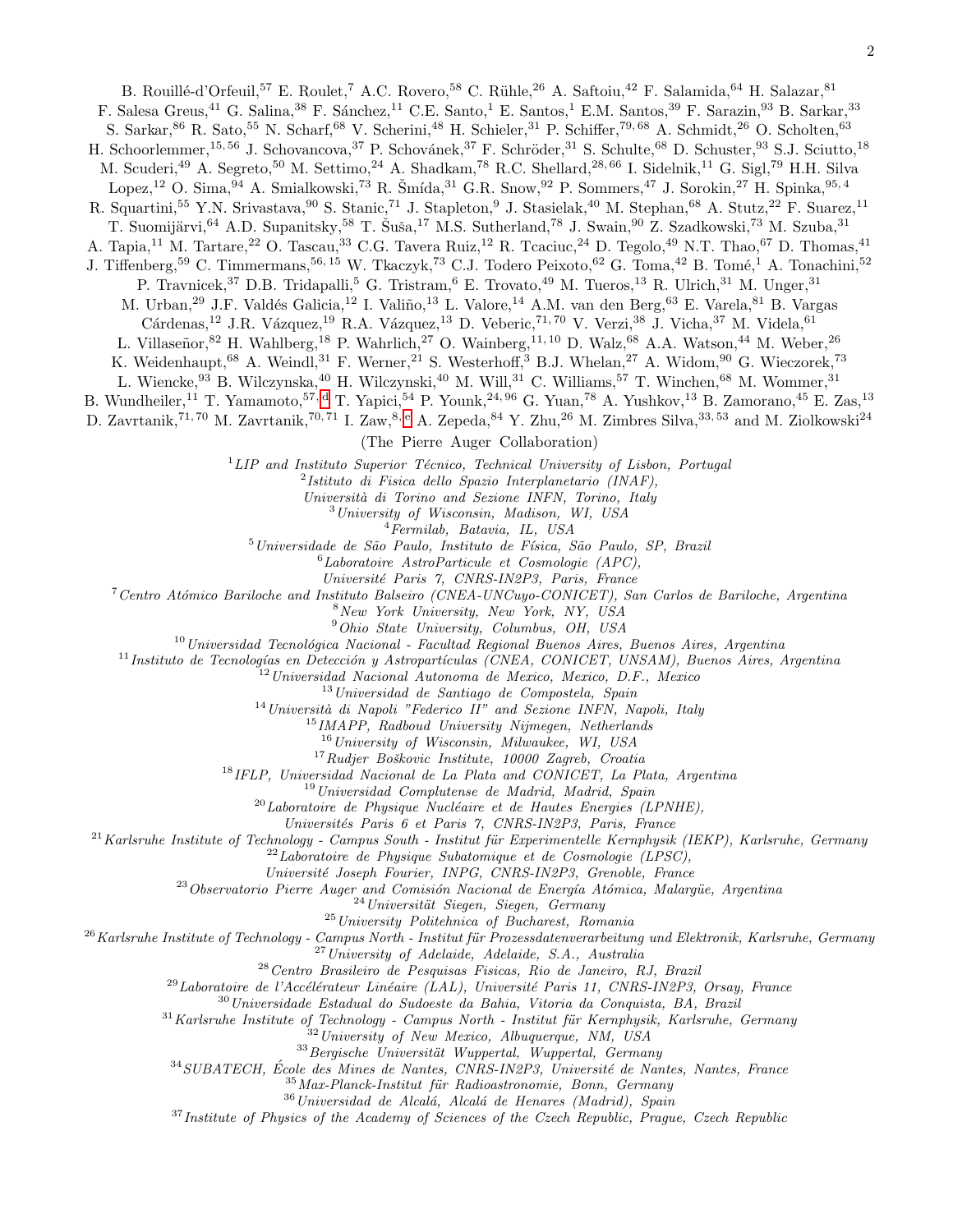*Universit`a di Roma II "Tor Vergata" and Sezione INFN, Roma, Italy*

<sup>39</sup> Universidade Federal do Rio de Janeiro, Instituto de Física, Rio de Janeiro, RJ, Brazil

*Institute of Nuclear Physics PAN, Krakow, Poland*

*Colorado State University, Fort Collins, CO, USA*

*'Horia Hulubei' National Institute for Physics and Nuclear Engineering, Bucharest-Magurele, Romania*

*Colorado State University, Pueblo, CO, USA*

*School of Physics and Astronomy, University of Leeds, United Kingdom*

*Universidad de Granada & C.A.F.P.E., Granada, Spain*

*Case Western Reserve University, Cleveland, OH, USA*

*Pennsylvania State University, University Park, PA, USA*

*Universit`a di Milano and Sezione INFN, Milan, Italy*

*Universit`a di Catania and Sezione INFN, Catania, Italy*

*Istituto di Astrofisica Spaziale e Fisica Cosmica di Palermo (INAF), Palermo, Italy*

<sup>51</sup>Dipartimento di Fisica dell'Università del Salento and Sezione INFN, Lecce, Italy

*Universit`a di Torino and Sezione INFN, Torino, Italy*

*Universidade Estadual de Campinas, IFGW, Campinas, SP, Brazil*

*Michigan Technological University, Houghton, MI, USA*

*Observatorio Pierre Auger, Malarg¨ue, Argentina*

*Nikhef, Science Park, Amsterdam, Netherlands*

*University of Chicago, Enrico Fermi Institute, Chicago, IL, USA*

<sup>58</sup> Instituto de Astronomía y Física del Espacio (CONICET-UBA), Buenos Aires, Argentina

<sup>59</sup> Departamento de Física, FCEyN, Universidad de Buenos Aires y CONICET, Argentina

*Universidade Federal Fluminense, EEIMVR, Volta Redonda, RJ, Brazil*

*National Technological University, Faculty Mendoza (CONICET/CNEA), Mendoza, Argentina*

*Universidade de S˜ao Paulo, Instituto de F´ısica, S˜ao Carlos, SP, Brazil*

*Kernfysisch Versneller Instituut, University of Groningen, Groningen, Netherlands*

<sup>64</sup>Institut de Physique Nucléaire d'Orsay (IPNO),

*Universit´e Paris 11, CNRS-IN2P3, Orsay, France*

*Universit`a dell'Aquila and INFN, L'Aquila, Italy*

<sup>66</sup> Pontifícia Universidade Católica, Rio de Janeiro, RJ, Brazil

*Institute for Nuclear Science and Technology (INST), Hanoi, Vietnam*

*RWTH Aachen University, III. Physikalisches Institut A, Aachen, Germany*

*ASTRON, Dwingeloo, Netherlands*

*J. Stefan Institute, Ljubljana, Slovenia*

*Laboratory for Astroparticle Physics, University of Nova Gorica, Slovenia*

*Dipartimento di Fisica dell'Universit`a and INFN, Genova, Italy*

*University of L´odz, L´odz, Poland*

*INFN, Laboratori Nazionali del Gran Sasso, Assergi (L'Aquila), Italy*

*Universidade Estadual de Feira de Santana, Brazil*

*Palacky University, RCPTM, Olomouc, Czech Republic*

*Charles University, Faculty of Mathematics and Physics,*

*Institute of Particle and Nuclear Physics, Prague, Czech Republic*

*Louisiana State University, Baton Rouge, LA, USA*

<sup>79</sup> Universität Hamburg, Hamburg, Germany

<sup>80</sup> Universidade Federal do ABC, Santo André, SP, Brazil

*Benem´erita Universidad Aut´onoma de Puebla, Puebla, Mexico*

*Universidad Michoacana de San Nicolas de Hidalgo, Morelia, Michoacan, Mexico*

<sup>83</sup>Dipartimento di Ingegneria dell'Innovazione dell'Università del Salento and Sezione INFN, Lecce, Italy

<sup>84</sup> Centro de Investigación y de Estudios Avanzados del IPN (CINVESTAV), México, D.F., Mexico

*Southern University, Baton Rouge, LA, USA*

*Rudolf Peierls Centre for Theoretical Physics, University of Oxford, Oxford, United Kingdom*

*Instituto de F´ısica de Rosario (IFIR) - CONICET/U.N.R. and Facultad*

*de Ciencias Bioqu´ımicas y Farmac´euticas U.N.R., Rosario, Argentina*

*Centro de Investigaciones en L´aseres y Aplicaciones, CITEFA and CONICET, Argentina*

*Instituto de F´ısica Corpuscular, CSIC-Universitat de Val`encia, Valencia, Spain*

*Northeastern University, Boston, MA, USA*

*Universidade Federal da Bahia, Salvador, BA, Brazil*

*University of Nebraska, Lincoln, NE, USA*

*Colorado School of Mines, Golden, CO, USA*

*University of Bucharest, Physics Department, Romania*

*Argonne National Laboratory, Argonne, IL, USA*

*Los Alamos National Laboratory, Los Alamos, NM, USA*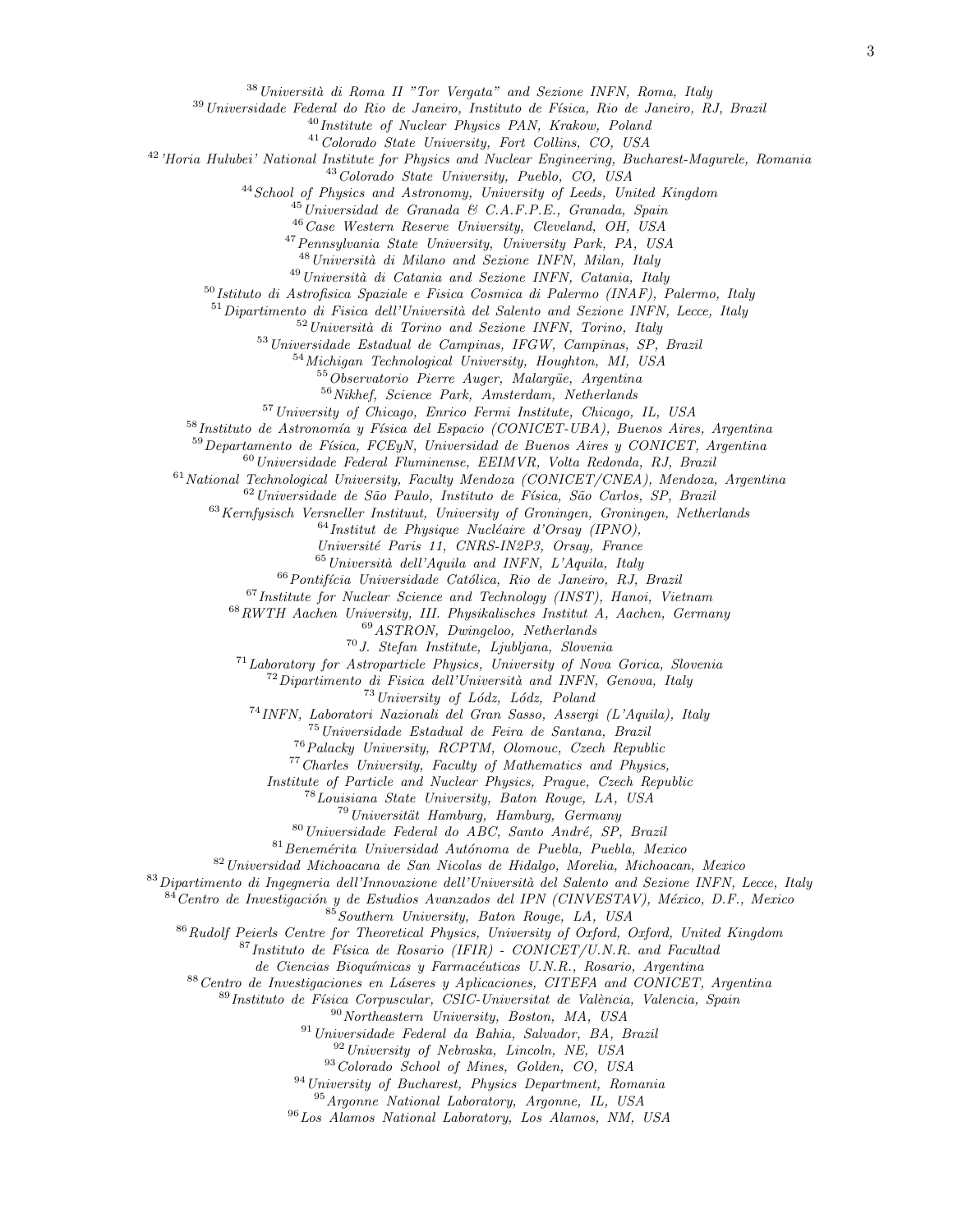The Surface Detector of the Pierre Auger Observatory is sensitive to neutrinos of all flavours above 0.1 EeV. These interact through charged and neutral currents in the atmosphere giving rise to extensive air showers. When interacting deeply in the atmosphere at nearly horizontal incidence, neutrinos can be distinguished from regular hadronic cosmic rays by the broad time structure of their shower signals in the water-Cherenkov detectors. In this paper we present for the first time an analysis based on down-going neutrinos. We describe the search procedure, the possible sources of background, the method to compute the exposure and the associated systematic uncertainties. No candidate neutrinos have been found in data collected from 1 January 2004 to 31 May 2010. Assuming an  $E^{-2}$  differential energy spectrum the limit on the single flavour neutrino is  $E^2 dN/dE$  $1.74 \times 10^{-7}$  GeV cm<sup>-2</sup> s<sup>-1</sup> sr<sup>-1</sup> at 90% C.L. in the energy range  $1 \times 10^{17}$  eV  $\lt E \lt 1 \times 10^{20}$  eV.

PACS numbers: 95.55.Vj, 95.85.Ry, 98.70.Sa

# I. INTRODUCTION

Neutrinos play a key role in the understanding of the origin of ultra high energy cosmic rays (UHECRs). Their observation should open a new window to the universe since they can give information on regions that are otherwise hidden by large amounts of matter in the field of view. Moreover, neutrinos are not deviated by magnetic fields and would point back to their sources.

In the EeV range, neutrinos are expected to be produced in the same sources where UHECRs are thought to be accelerated, as well as during the propagation of UHE-CRs through the cosmic microwave background (CMB) radiation [\[1\]](#page-17-0). The latter are called cosmogenic neutrinos and their presence is expected if the UHECRs above the spectral cut-off reported in [\[2](#page-17-1)] contain a significant fraction of protons [\[3](#page-17-2)[–8\]](#page-17-3).

There are many current programs to search for high energy neutrinos with dedicated experiments [\[9](#page-17-4)[–11\]](#page-17-5). Although the primary goal of the Pierre Auger Observatory Surface (SD) and Fluorescence Detectors (FD) is to detect UHECRs, UHE neutrinos (UHEνs) can also be identified and limits to the diffuse flux of UHEνs in the EeV range and above have been set using ear-lier Auger data [\[12–](#page-17-6)[14\]](#page-17-7). Earth-skimming  $\tau$  neutrinos are expected to be observed through the detection of showers induced by the decay of emerging  $\tau$  leptons which are created by  $\nu_{\tau}$  interactions in the Earth [\[15](#page-17-8)]. Using this mechanism for data collected from 1 January 2004 until 30 April 2008, an upper limit was set:  $E_{\nu}^2 dN_{\nu_{\tau}}/$  $dE_{\nu} < 6^{+3}_{-3} \times 10^{-8} \text{ GeV cm}^{-2} \text{s}^{-1} \text{sr}^{-1}$  at 90% CL for each neutrino flavour [\[16](#page-17-9)]. The SD of the Pierre Auger Observatory has also been shown to be sensitive to "downgoing" neutrinos of all flavours interacting in the atmosphere or in the mountains surrounding the SD, and inducing a shower close to the ground [\[14,](#page-17-7) [17,](#page-17-10) [18](#page-17-11)]. In this paper we present an analysis based on down-going neutrinos and place a competitive limit on the all-flavour

diffuse neutrino flux using data from 1 January 2004 until 31 May 2010.

The main challenge in detecting UHE neutrinos with the Pierre Auger Observatory is to identify a neutrinoinduced shower in the background of showers initiated by UHECRs, possibly protons or heavy nuclei [\[19](#page-17-12)] and, in a much smaller proportion, even photons [\[20\]](#page-17-13).

The identification of  $\nu$ -induced showers is illustrated in Fig. [1.](#page-6-0) If the incidence is nearly horizontal, "old" showers induced in the upper atmosphere by protons, nuclei or photons have a thin and flat front at ground level, containing only high energy muons and their radiative and decay products, concentrated within a few tens of nanoseconds. On the other hand, "young" showers, induced by neutrinos at a low altitude, have a thick, curved front with a significant electromagnetic component spread in time over hundreds of nanoseconds, specially in their earlier part that traverses less atmosphere. In this work, to obtain an unambiguous identification of neutrinos, we select showers with zenith angle  $\theta > 75^{\circ}$ and we apply criteria to ensure a deep interaction. Using less inclined showers is in principle possible, but will require a better control of the various sources of background.

The method was tuned using data taken at the SD in the period from 1 January 2004 until 31 October 2007. A blind scan over the data collected in the remaining period, i.e., from 1 November 2007 until 31 May 2010 reveals no candidates and we place a stringent limit on the diffuse flux of UHE neutrinos.

For that purpose, we calculate the probability for a shower, produced deeply in the atmosphere, to trigger the SD and to be identified as a neutrino candidate. This probability depends on the neutrino flavour and type of interaction – charged current (CC) or neutral current  $(NC)$  – and is also a function of neutrino energy  $E_{\nu}$ , incident zenith angle  $\theta$ , and atmospheric interaction depth. From these identification probabilities we calculate the exposure of the SD to deep inclined neutrino showers. We give an estimate of the systematic uncertainties on the diffuse neutrino flux limit, and discuss the implications of our observations for models of UHE neutrino production.

<span id="page-5-0"></span><sup>a</sup> now at University of Maryland.

<span id="page-5-1"></span> $^{\rm b}$  now at Universit de Lausanne.

<span id="page-5-2"></span><sup>c</sup> Deceased

<span id="page-5-3"></span><sup>d</sup> now at Konan University, Kobe, Japan.

<span id="page-5-4"></span><sup>e</sup> now at NYU Abu Dhabi.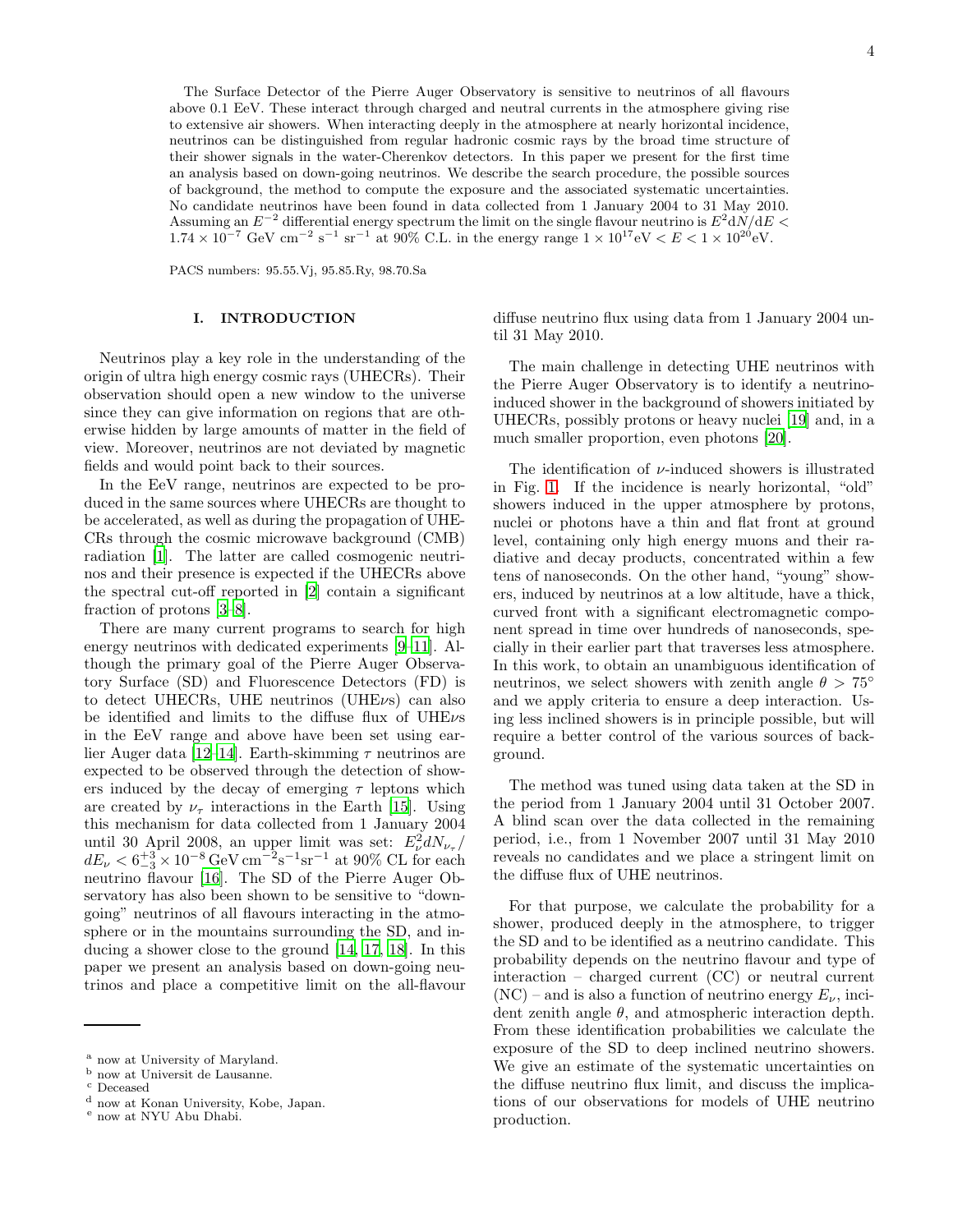

<span id="page-6-0"></span>FIG. 1. Pictorial representation of the different types of showers induced by protons, heavy nuclei and "down-going" (DG) as well as "Earth-skimming" (ES) neutrinos. The search for down-going showers initiated deep in the atmosphere is the subject of this work.

# II. THE PIERRE AUGER OBSERVATORY

The Pierre Auger Observatory is a hybrid detector lo-cated in Malargüe, Mendoza, Argentina [\[21](#page-17-14)]. It consists of an array of particle detectors [\[22](#page-17-15)] and a set of fluorescence telescopes [\[23\]](#page-17-16) at four sites that provide a unique cross calibration capability.

The SD is spread over a surface of  $\sim$ 3000 km<sup>2</sup> at an altitude of ∼1400 m above sea level. This corresponds to an average vertical atmospheric depth above ground of  $X_{ground} = 880$  g cm<sup>-2</sup>. The slant depth D is the total grammage traversed by a shower measured from ground in the direction of the incoming primary particle. In the flat-Earth approximation  $D = (X_{ground} - X_{int})/\cos\theta$ , where  $X_{int}$  is the interaction depth and  $\theta$  the zenith angle. For very inclined showers the curvature of the atmosphere is taken into account.

The four fluorescence sites are located at the perimeter of the surface array viewing the atmosphere above it [\[23](#page-17-16)]. In this work only data collected with the SD of the Pierre Auger Observatory are used to search for down-going neutrinos.

# A. The Surface Detector

Since the beginning of its operation for physics analysis, in January 2004, the SD array has grown steadily and it has been recording an increasing amount of data. It consists of ∼1660 detector units (water-Cherenkov stations) regularly spaced in a triangular grid of side 1.5 km. Each detector unit is a cylindrical polyethylene tank of 3.6 m diameter and 1.2 m height containing 12,000 liters of purified water. The top surface has three photomultiplier tubes (PMTs) in optical contact with the water in the tank. The PMT signals are sampled by flash analog digital converters (FADC) with a frequency of 40 MHz. Each surface detector is regularly monitored and calibrated in units of vertical equivalent muons (VEM) corresponding to the signal produced by a  $\mu$ 

traversing the tank vertically and through its center [\[24\]](#page-18-0). The surface stations transmit information by radio links to the Central Data Acquisition System (CDAS) located in Malargüe. The PMTs, local processor, GPS receiver, and the radio system are powered by batteries regulated by solar panels. Once installed, the local stations work continuously without external intervention.

# B. The trigger

A local trigger selects signals, either with a high peak value, or with a long duration. The second condition favours stations hit in the early stage of the shower development (moderately inclined or deeply induced showers). The global trigger requires either 4 stations satisfying one of the conditions, or 3 stations satisfying the second one, in a compact configuration (see [\[25\]](#page-18-1) for more details).

With the complete array, the global trigger rate is about two events per minute, one half being actual shower events with median energy of  $3 \times 10^{17}$  eV.

# III. SIMULATION OF NEUTRINO INTERACTIONS, INDUCED SHOWERS AND THE RESPONSE OF THE SURFACE DETECTOR.

Monte Carlo simulations of neutrino-induced showers are used to establish identification criteria and to compute the acceptance of the SD to UHE $\nu$ s. The whole simulation chain is divided in three stages:

- 1. High energy processes:
	- The  $\nu$ -nucleon interaction is simulated with herwig [\[26](#page-18-2)].
	- In the case of  $\nu_{\tau}$  CC interactions, the  $\tau$  lepton propagation is simulated with a dedicated code and its decay (when necessary) with TAUOLA [\[27\]](#page-18-3).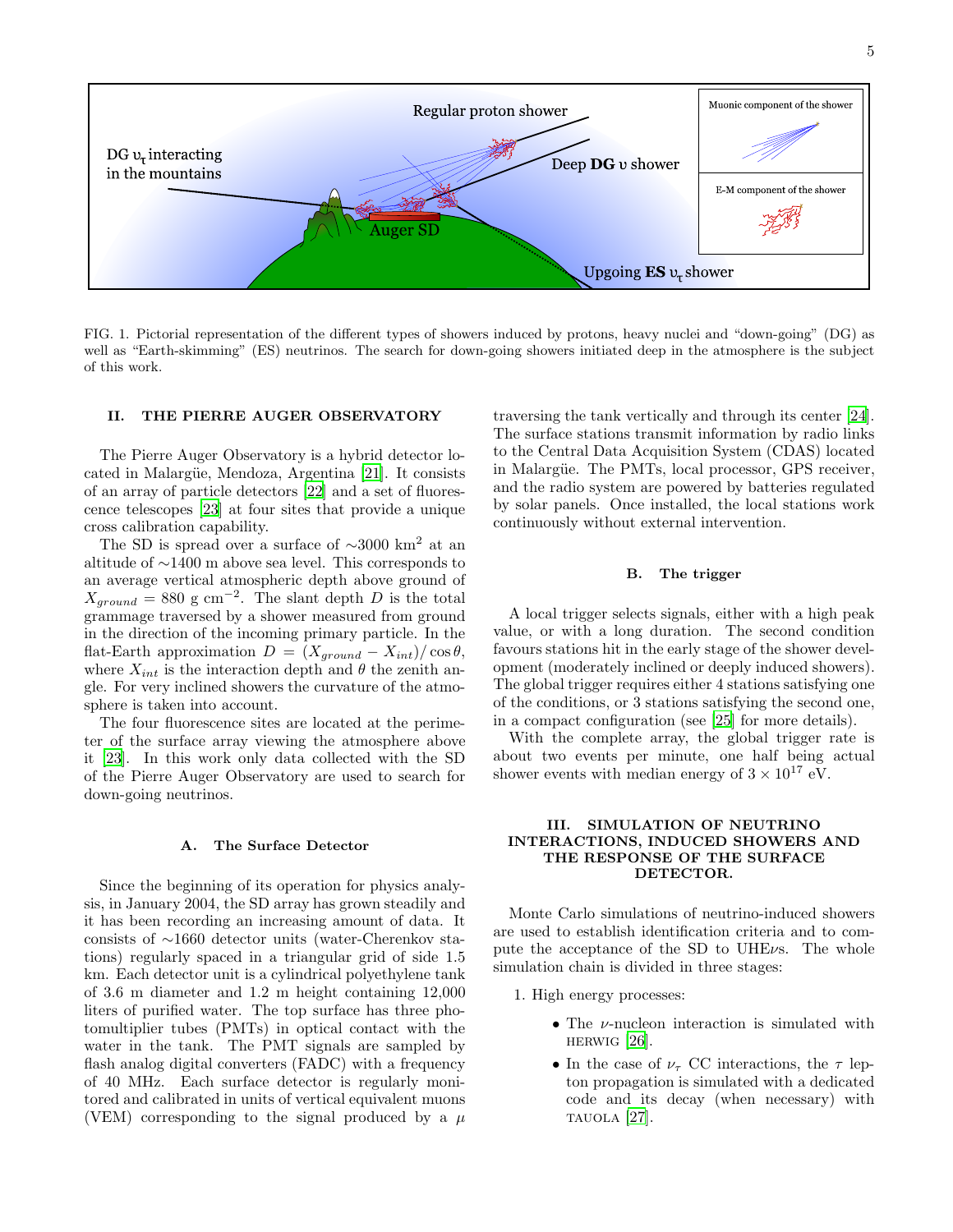- 2. The shower development in the atmosphere is pro-cessed by AIRES [\[28](#page-18-4)].
- 3. The Surface Detector simulation is performed with the  $\overline{\text{Offline}}$  software [\[29](#page-18-5)].

In the next subsections we discuss each stage in detail.

# A. Neutrino interaction

herwig is a general-purpose event generator for highenergy processes, with particular emphasis on the detailed simulation of QCD parton showers. Here it is used to compute the fraction of the primary energy that goes into the hadronic vertex and to provide the secondary particles produced for both charged (CC) and neutral current (NC) interactions (see Fig. [2](#page-8-0) for a summary of all the channels considered in this work).

The energy carried by the hadronic jet is always converted into a shower which could be seen by the SD. In addition, the energy of the lepton produced in a CC interaction may be totally or partially visible. An electron is promptly converted into an electromagnetic shower. A  $\tau$  at EeV energies has a decay length of  $\sim$  50 km and may decay before reaching the ground producing a secondary shower that can be detected (so called "double bang" event). On the other hand, it is very unlikely that a high energy muon will produce a detectable shower, so its interaction and/or decay are not simulated. For all channels and neutrino flavours a set of primary  $\nu$  interactions is constructed from a grid of incoming neutrino energies, zenith angles and interaction depths. In "double bang" events the decay products of the  $\tau$  lepton are generated by tauola. The energies and momenta of the secondary particles are then injected into the program AIRES to generate the atmospheric cascade.

# <span id="page-7-1"></span>B. Down-going neutrinos interacting in the mountains

In addition to the interactions in the atmosphere, we also take into account the possibility of  $\tau$  neutrino interactions within the mountains around the Pierre Auger Observatory (mainly the Andes located to the northwest of the array), producing a hadronic jet and a  $\tau$ lepton. The hadronic or electromagnetic showers produced by neutrinos of any flavour are absorbed either in the rock itself, or in the few ten kilometers of atmosphere between the mountains and the Auger array, and may be neglected. So only showers induced by the decay of the τs may be seen. In other terms, this process is exactly equivalent to the "Earth-skimming" mechanism, but it is included in this study because such showers are going downwards.

The topography surrounding the SD of the Auger Observatory is accounted for using a digital elevation map [\[30\]](#page-18-6). For the Auger site, the line of sight intercepting the mountains corresponds only to zenith angles very close to the horizon  $(\theta > 89^{\circ})$ . Even though the solid angle is much smaller than for showers with  $\ddot{\theta} > 75^{\circ}$ , this mechanism is still relevant because mountains are much more massive. It is simulated in the same way as the "double bang" process, accounting in addition for energy loss of the  $\tau$  lepton in the rock [\[31](#page-18-7)].

#### C. Detector simulation

To avoid excessively long computing times aires uses the standard thinning procedure [\[32](#page-18-8)] consisting in following only some branches in the tree of interactions in the atmosphere. Weights are attributed to the surviving branches, obtaining a representative set of particles at any stage, especially at ground level. The first step in the detector response simulation is to regenerate a fair sample of the particles expected in each station from the thinned output of AIRES. This unthinning procedure is detailed in [\[33\]](#page-18-9). Each particle reaching a surface detector station is injected in the station, and the amount of Cherenkov light produced in water calculated with geant4 [\[34\]](#page-18-10). The FADC traces of the PMT signals are simulated using the  $\overline{\text{Offline}}$  framework [\[29](#page-18-5)]. The total signal due to the particles entering the station, as well as several quantities characterizing the FADC trace which will be relevant for neutrino identification (see below) are then calculated. The local and global trigger conditions are applied in the same way as for real data.

# <span id="page-7-0"></span>IV. INCLINED EVENT SELECTION AND RECONSTRUCTION

Events occurring during periods of data acquisition instabilities [\[25](#page-18-1)] are excluded. After a "trace cleaning" procedure removing the accidental signals (mainly atmospheric muons), the start times of the signals in the stations are requested to be compatible with a plane shower front moving at speed c. If this condition is not fulfilled using all stations included in the global trigger, an iterative procedure removes stations until a satisfactory configuration is found with at least four stations. Otherwise the event is rejected. The angle between a vertical axis and the perpendicular direction to this plane is the reconstructed zenith angle  $\theta_{rec}$  of the shower. Nearly horizontal showers are selected by requiring  $\theta_{rec} > 75^{\circ}$ . In some cases a non-inclined event, produced by detector fluctuations or two independent showers arriving close in time (less that 60 ns), may be incorrectly reconstructed as inclined. To remove these events we also compute the apparent speed of propagation of the trigger between every pair of stations  $(V_{ij})$  and the average speed of the event  $(\langle V \rangle)$ , as in [\[16\]](#page-17-9). Genuine inclined showers have a "footprint" (configuration of the stations) elongated in the direction of arrival (left panel of Fig. [3\)](#page-9-0). The appar-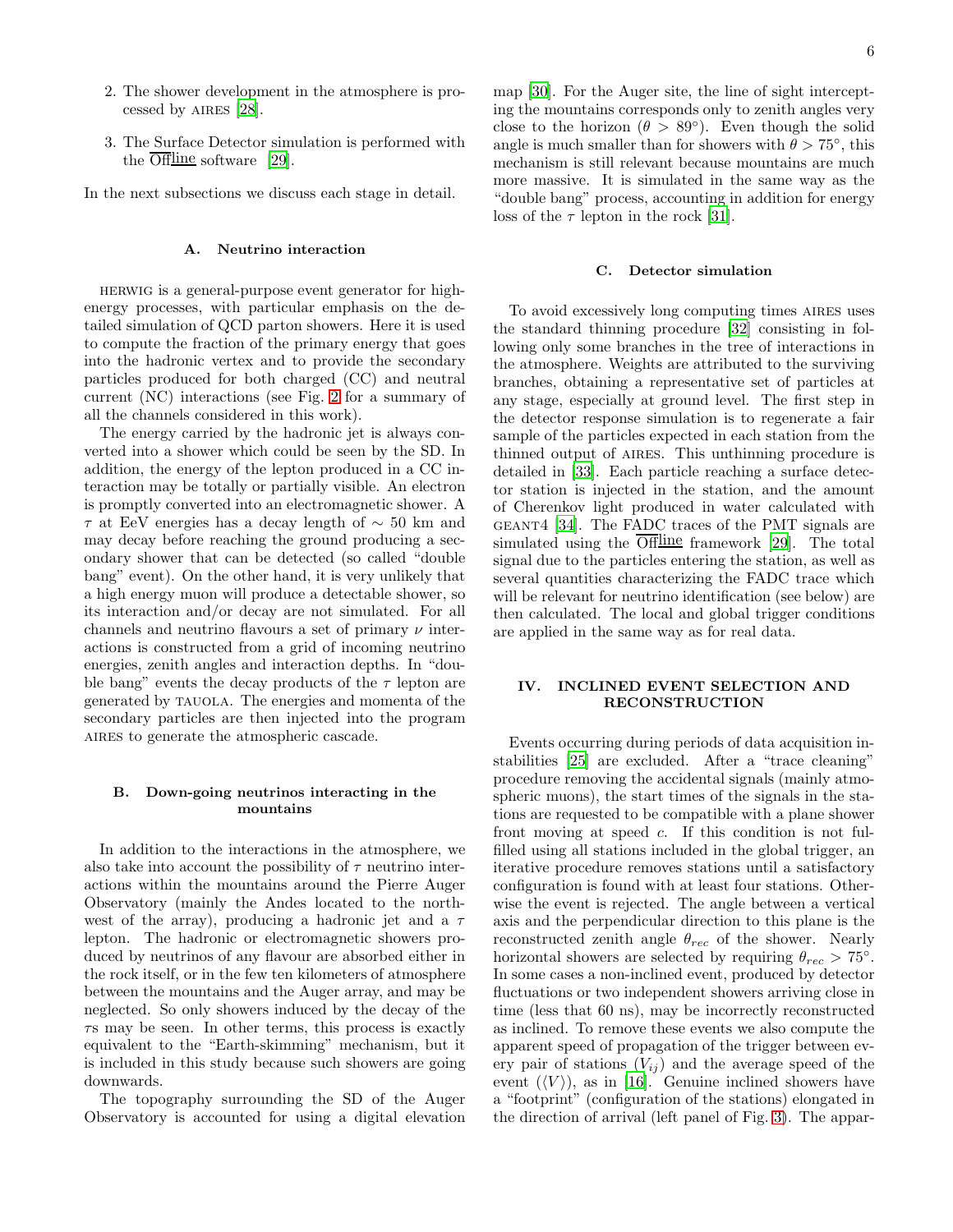

<span id="page-8-0"></span>FIG. 2. Different types of atmospheric showers induced by neutrinos.

ent speed of propagation of the signal, along the major axis of the footprint, is concentrated around the speed of light c.

Under the plane front approximation, the zenith angle is  $\simeq \arcsin(c/\langle V \rangle)$ . In Fig. [4](#page-9-1) we show the distribution of  $\langle V \rangle$  for events with  $\theta_{rec} > 75^{\circ}$  acquired between 1 January 2004 and 31 October 2007. The shaded region corresponds to misreconstructed or low quality events (see right panel of Fig. [3](#page-9-0) for an example). To remove these events we optimized a set of quality cuts using a MC sample of 5000 regular inclined showers initiated by hadrons near the top of the atmosphere:  $\langle V \rangle$  is required to be less than 0.313 m ns<sup>−</sup><sup>1</sup> , with a relative spread smaller than 0.08%. Also, the "footprint" is required to be elongated:  $L/W > 3$ , where L and W are the length and the width (eigenvalues of the inertia tensor, as defined in [\[16\]](#page-17-9)). These cuts reject only 10% of genuine inclined showers.

For events where all stations are aligned along one of the directions of the array,  $\theta_{rec}$  cannot be computed and we rely on the average speed of the event,  $\langle V \rangle$ . These "in-line" events are of great importance since the Monte Carlo simulations show that low energy neutrinos  $(\leq 10^{18})$ eV) typically present this type of configuration in the SD.

There is an additional requirement for events constituted by an in-line event plus a non-aligned station (a non-aligned event that would become in-line by removing just one station). This kind of spatial configuration is particularly prone to bad reconstruction if the nonaligned station was triggered by accidental muons not belonging to the shower front. To avoid this problem we also reconstruct the in-line event obtained by the removal of the non-aligned station and require it to have mean ground speed compatible with a zenith angle larger than  $75^\circ$ .

# <span id="page-8-1"></span>V. IDENTIFICATION OF NEUTRINO **CANDIDATES**

For this analysis, the whole data period (1 Jan 04 - 31 May 10), was divided into two separate samples. Selected events recorded between 1 Jan 04 and 31 Oct 07 (equivalent to  $\sim$  1.4 years of a complete SD array working continuosly) constitute the "training" sample, used to develop and optimize the neutrino identification algorithms. Data collected between 1 Nov 07 and 31 May 10 (equivalent to  $\sim 2$  yr of the full array), constitute the "search" sample. These latter events were not processed before the final tuning of the algorithms defining the neutrino identification criteria.

# A. Discrimination of neutrinos from hadronic showers

Neutrinos, unlike protons and heavier nuclei, can generate showers initiated deeply into the atmosphere. The main signature of these deep showers in the SD is a significant electromagnetic (EM) component spread in time over hundreds of nanoseconds, especially in the region on the ground at which the shower arrives earlier (see Fig. [5\)](#page-9-2). On the other hand, hadron-induced showers start high in the atmosphere, their electromagnetic component is fully absorbed and only high energy muons and their radiative and decay products reach the surface, concentrated within a few tens of nanoseconds.

We identify stations reached by wide EM-rich shower fronts via their Area-over-Peak ratio (AoP), defined as the ratio of the integral of the FADC trace to its peak value, normalized to 1 for the average signal produced by a single muon. In background horizontal showers the muons and their electromagnetic products are concentrated within a short time interval, so their AoP is close to 1. In the first stations hit by a deep inclined shower, it is typically between 3 and 5 (see left panel of Fig. [6\)](#page-10-0).

To quantify the distinctive features of hadronic and deeply penetrating showers induced by neutrinos at large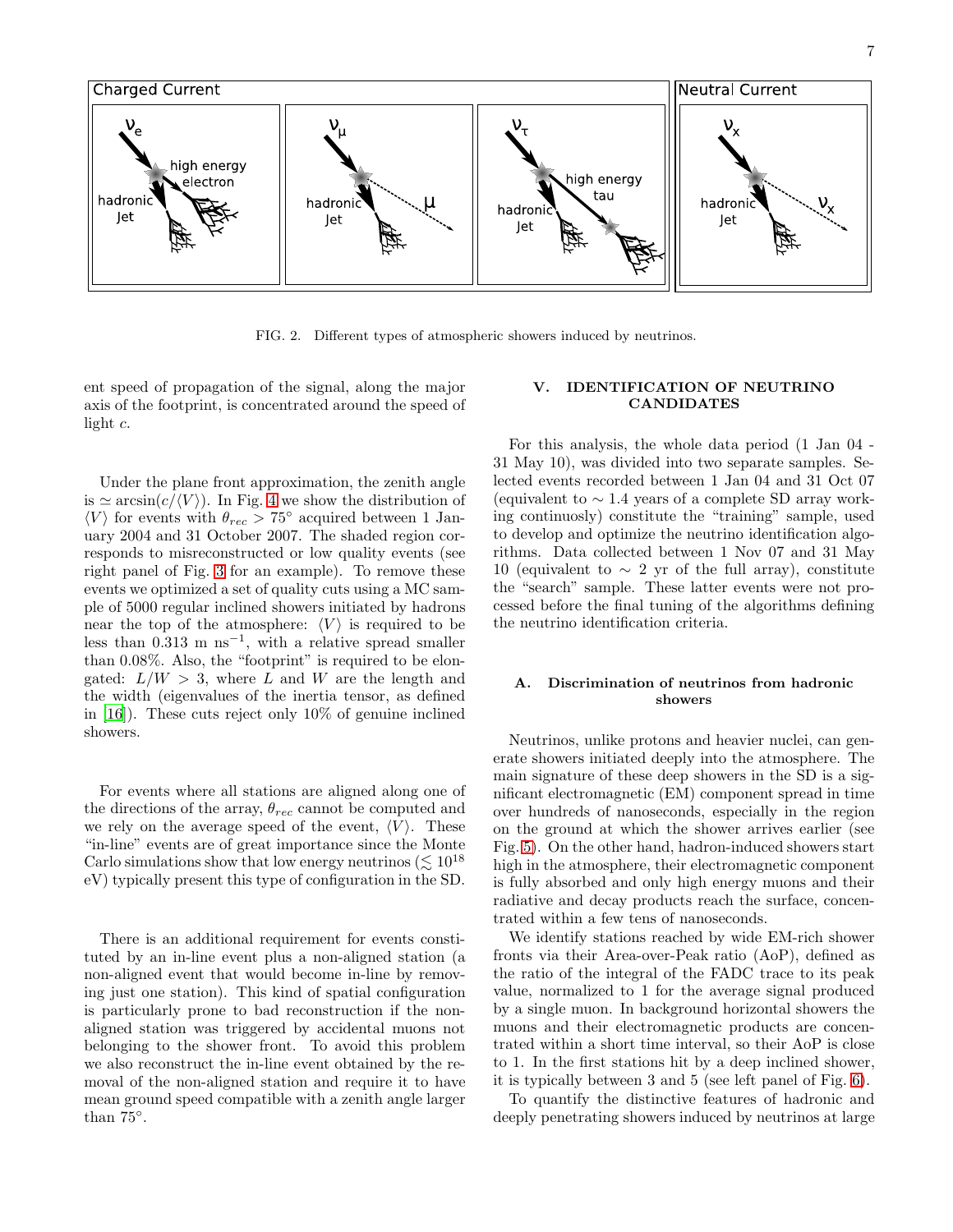

<span id="page-9-0"></span>FIG. 3. Left panel: Event produced by a nearly horizontal shower  $(\theta_{rec} = 80^{\circ})$ . The footprint (ellipse) is elongated along the reconstructed direction of arrival (arrow). *Right panel:* a non-inclined event with  $\theta_{rec} = 79^\circ$ . The major axis of the footprint and the reconstructed direction of arrival do not point in the same direction. Close inspection of the event suggests that stations 3 and 5 are accidental and corrupt the reconstruction. The numbers indicate the triggering order of the stations.



<span id="page-9-1"></span>FIG. 4. Distribution of the mean ground speed of the signal for events with  $\theta_{rec} > 75^{\circ}$  acquired between 1 January 2004 and 31 October 2007.

zenith angle, improve the separation between the samples and enhance the efficiency, while keeping a simple physical interpretation of the identification process, we choose a multivariate technique known as the Fisher discriminant method [\[35\]](#page-18-11). To tune it we used as a "signal" sample the Monte Carlo simulations – exclusively composed of neutrino-induced showers – and as "background" the training sample introduced above – overwhelmingly, if not totally, constituted of nucleonic showers. We use real data to train the Fisher discrimination method, instead of simulations of hadronic showers, for two main reasons:

• the composition of the primary flux is not known,



<span id="page-9-2"></span>FIG. 5. *Upper panel*: sketch of an inclined shower induced by a hadron interacting high in the atmosphere. The EM component is absorbed and only the muons reach the detector. *Lower panel*: deep inclined shower. Its early region has a significant EM component at the detector level.

and moreover the interaction models used to simulate hadronic showers may bias some features of the tail of the distributions of the observables used in this analysis.

• the detector simulation may not account for all possible detector defects or fluctuations that may contribute to the background to ultra-high energy neutrinos, while the real data contain all of them, including those which are not well known, or even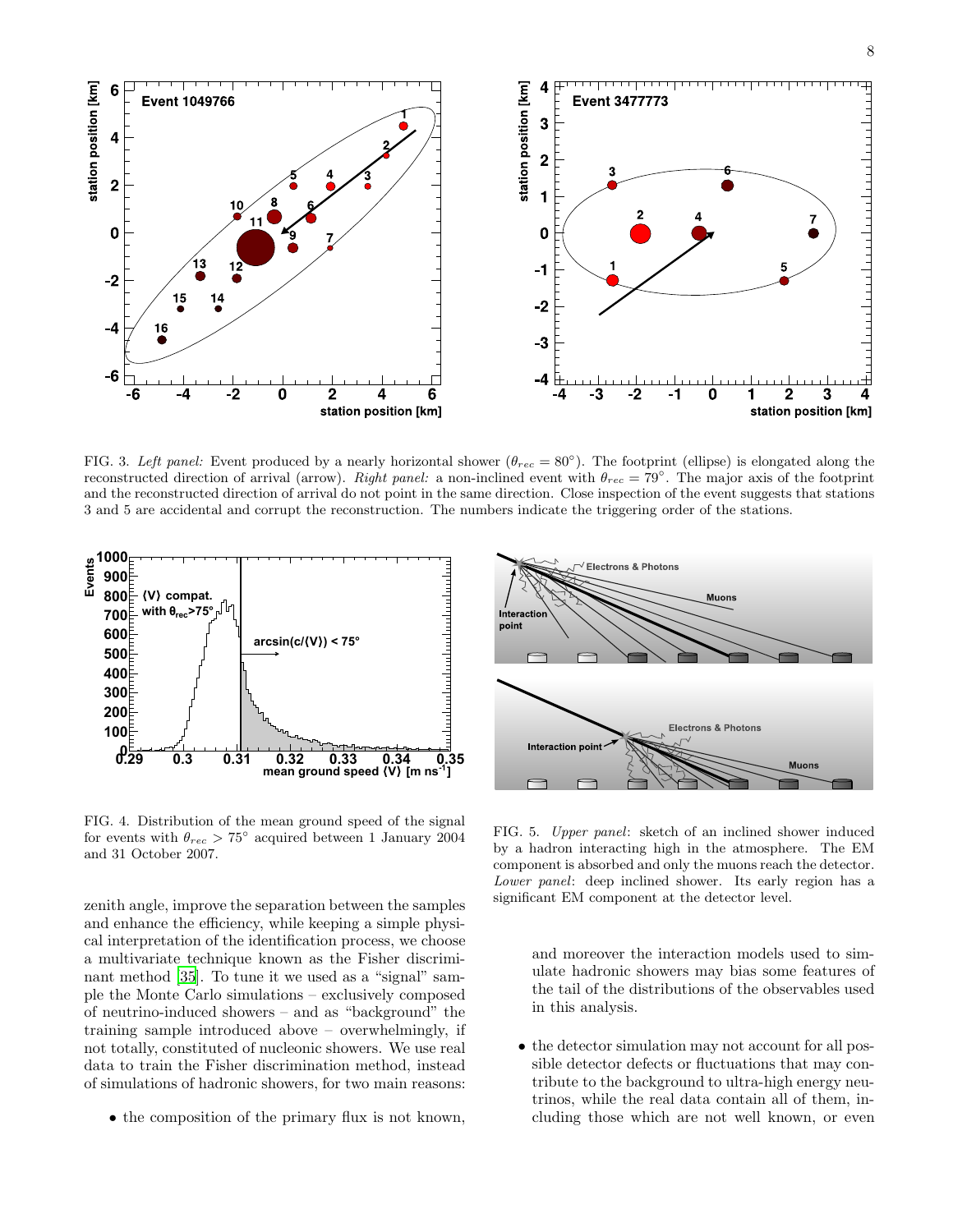

<span id="page-10-0"></span>FIG. 6. Distributions of the AoP of the earliest station (left) and the product of the first four AoP (right) in background (real events in the training sample) and simulated  $\nu_e$  CC events. There is a clear separation between both samples indicating that the AoP of the early stations is a good discrimination observable to be used in the Fisher method. See text for more details.

not yet diagnosed.

Note that, since we apply a statistical method for the discrimination, the use of real data as a background sample does not imply that we assume it contains no neutrinos, but just that, if any, they constitute a small fraction of the total recorded events.

After training the Fisher method, a good discrimination is found when using the following ten variables [\[14\]](#page-17-7): the AoP of the four earliest triggered stations in each event, their squares, their product, and a global early-late asymmetry parameter of the event. We include the square of the AoP because when the distribution of the input variables is not gaussian the addition of a non-linear combination of them improves the discrimination power [\[36](#page-18-12)]. The product of the AoP of the earliest four stations in the event aims at minimizing the relative weight of an accidentally large AoP produced, for instance, by a single muon which does not belong to the shower front arriving at a station before or after the shower itself. This variable is also a very good discriminator as shown in the right panel of Fig. [6.](#page-10-0) The early-late asymmetry parameter is a global observable of the event defined as the difference between the mean AoP of the earliest and latest stations in the event. We have checked in simulations that neutrino-induced events typically have an asymmetry parameter larger than proton or nucleus-induced showers [\[14](#page-17-7)]. Finally, the addition of other observables characterizing the time spread of the signals, such as the rise-time (between 10% and 50% of the integrated signal) or the fall-time (between 50% and 90% ), or including local observables of the stations that trigger last in the event, do not bring about significant improvements in the discrimination.

As the shower front is broader at larger distance from the core for both young and old showers, the discrimination is better when splitting the samples according to the multiplicity  $N$  (number of selected stations). A Fisher discriminant was built separately for  $4 \leq N \leq 6$ ,  $7 \leq N \leq 11$  and  $N \geq 12$ . Left panel of Fig. [7](#page-11-0) shows the excellent separation achieved for events in each of the 3 sub-samples.

Once the Fisher discriminant  $\mathcal F$  is defined, one has to choose a threshold value that separates neutrino candidates from regular hadronic showers. Because the predictions of the neutrino detection rates are very low, we want to keep the expected rate of background events incorrectly classified as neutrinos well below any detectable signal: in practice, we wish it to be less than one event for each multiplicity subsample within the expected 20-year lifetime of the Auger Observatory.

The training period was used to produce a reasonable prediction of the background. We observe that the tail of the background distribution of  $\mathcal F$  is consistent with an exponential shape. In this way, we produced a fit to the distribution of F for the training data in the  $[1\sigma, 3\sigma]$ region, where  $\sigma$  is the RMS of the training sample. This procedure is illustrated in Fig. [7.](#page-11-0) We then extrapolated it to find the cuts corresponding to 1 event per 1, 20 or 100 years on the full array. The validity of the extrapolation is not guaranteed, but some physical arguments support an exponential tail, such as the fact that showers produced by nuclei or protons (or even photons) have a distribution of  $X_{max}$  that shows an exponential shape, dictated by the distribution of the primary interaction. The exponential model may be checked below the cut by comparing the actual number of events observed in the  $[3\sigma, 4\sigma]$ ,  $[4\sigma, 5\sigma]$ ,  $[5\sigma, 6\sigma]$  and  $[6\sigma, 7\sigma]$  regions, to the number of events predicted by extrapolating the fit done in the  $[1\sigma, 3\sigma]$  region. The values are in good agreement as shown in Fig. [7.](#page-11-0) For our search sample (equivalent to two years of full detector data) we have an estimated background of 0.1 events for each multiplicity class that add up to a total of 0.3 events with a statistical uncer-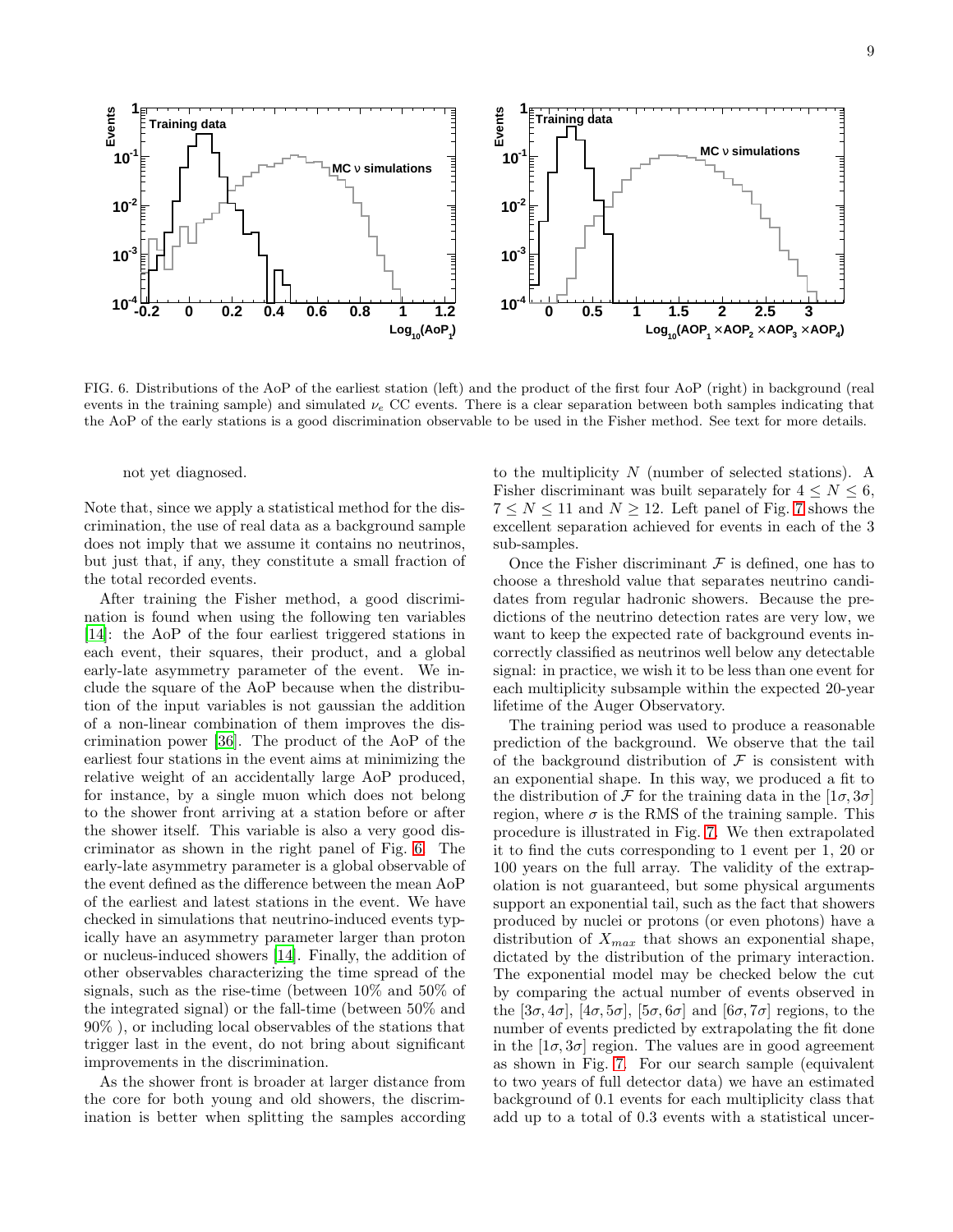

<span id="page-11-0"></span>FIG. 7. Left panel: distribution of the Fisher discriminant (see text for details) for events with station multiplicity  $4 \leq N \leq 6$  $(top)$ ,  $7 \le N \le 11$  (*middle*),  $12 \le N$  (*bottom*). Real data in the training period (1 Jan 04 - 31 Oct 07) describe the nucleonic background, while Monte Carlo simulated down-going neutrinos correspond to the signal. The vertical lines indicate the cut in the Fisher value that needs to be placed to have less than 1 event in each period of time (1 yr, 20 yr, 100 yr). *Right panel:* fit of an exponential function to the distribution of the Fisher discriminant F for the training data over the  $[1\sigma, 3\sigma]$  interval. The predicted (Pred.), see text, and actual (Real) number of events are given for each of the test zones ([3 $\sigma$ , 4 $\sigma$ ], [4 $\sigma$ , 5 $\sigma$ ], [5 $\sigma$ , 6 $\sigma$ ] and  $[6\sigma, 7\sigma]$ ).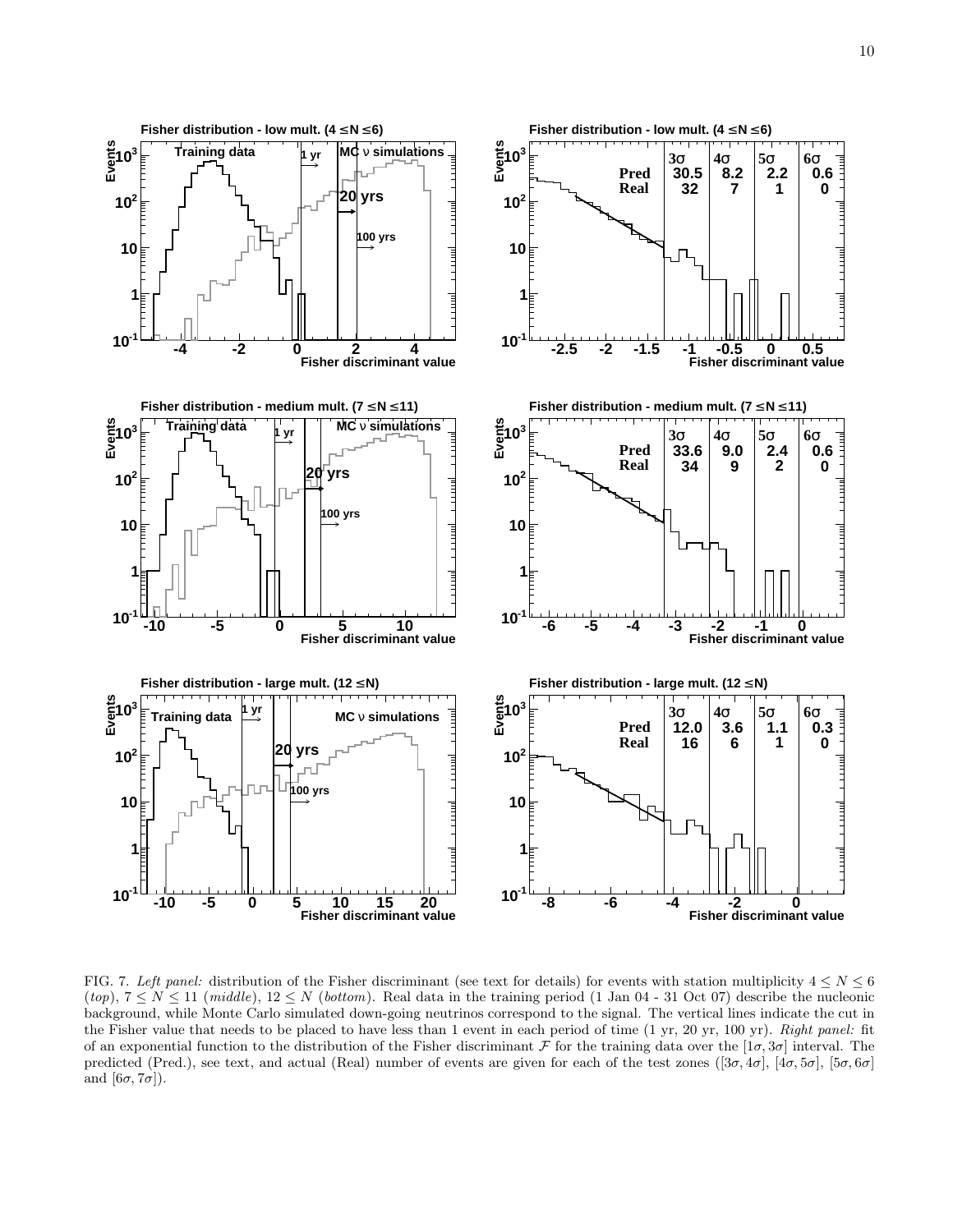tainty of 30%. As we do not have at present a robust estimation of the background systematics we take a conservative approach and do not use this value to improve our flux upper limit.

As can be seen in Fig. [7](#page-11-0) the identification cuts reject a small fraction of the neutrino events. Consequently, its choice has only a small impact on the neutrino identification efficiency. The neutrino-induced showers rejected by these cuts are those interacting far from the ground and similar to nucleonic-induced showers.

# VI. IDENTIFICATION EFFICIENCIES AND EXPOSURE

During the data taking, the array was growing and had sporadic local inefficiencies. Simulations of deep inclined neutrino showers indicate that besides an elongated pattern on the ground they have a large longitudinal uncertainty on the core position. For these reasons we cannot apply (as done in the case of vertical showers [\[25\]](#page-18-1)) a geometrical method relying on the estimated position of the shower core within a triangle or hexagon of active stations at each time. Moreover, a shower can trigger the surface detector even if the core falls outside the array. Besides, for deep inclined showers the trigger and identification efficiencies depend not only on the shower energy and zenith angle but also on the depth of the first interaction. For these reasons a specific procedure was designed to compute the time dependent acceptance and the integrated exposure.

The instantaneous status of the array is obtained from the trigger counting files, which respond to the modifications of the array configuration at every second. To avoid having to cope with an enormous number of configurations, we approximate the calculation of the aperture by subdividing the search period in three-day intervals, and we select a reference array configuration to represent each. Once this is done we calculate the neutrino identification efficiencies and the aperture assuming that the array remains unchanged during each three-day interval. Each reference configuration was chosen so that this approximation, if wrong, underestimates the exposure by a small amount ( $\sim 1\%$ ).

MC generated neutrino showers produced by AIRES were randomly distributed over an extended circular area around the array, such that a shower with a core falling outside this area has no chance to trigger the array. For each three-day configuration the FADC traces of the active Cherenkov stations were simulated, the local and global trigger conditions were applied and the events were processed through the same reconstruction and identification algorithms as the data (Sec. [V\)](#page-8-1).

Fig. [8](#page-12-0) shows an example of a shower that would be a neutrino candidate in an ideal array, placed at four random positions on the circular surface defined above. Two of the realizations are effectively recognized as neutrino events in the real array for that particular layout. The

<span id="page-12-0"></span> $-20$  $-30$ -40 ⊟ -40  $-30$  $-20$  $-10$  $\bf{0}$ 10 20 30 40 Distance [km] FIG. 8. An example of the result of placing the same deeply penetrating neutrino-induced shower at 4 different positions in an actual array configuration (shaded area) corresponding to 27 Oct 2007. The arrows indicate the azimuthal arrival direction of the shower, the dots represent the infinite ideal array and the circumference the extended area (see text). Solid symbols – either circles or squares – correspond to triggered stations of the simulated shower that are also on the actual array. Open symbols are stations that are not in the real array. Shower 1 is completely contained and identified as a neutrino. Shower 2 falls entirely outside the real array and it does not trigger the array. Although shower 3 triggers the array, it is not identified as a neutrino because the earliest three stations are not in the real array. Shower 4 loses some stations but keeps the earliest which are enough to identify the event as a neutrino.

other two are either not seen, or not identified as neutrinos.

Fig. [9](#page-13-0) shows the efficiency (fraction of events which pass all steps) as a function of interaction depth in the atmosphere for neutrinos of  $E_{\nu} = 10^{18}$  eV and  $\theta = 80^{\circ}$ , in an "ideal" array without holes nor edges. There is essentially a plateau between a minimal depth (needed for the  $\nu$ -induced shower to reach a sufficient lateral expansion) and a maximal one (such that the electromagnetic component is almost extinguished at ground level) . Below and above this plateau, the efficiency drops rapidly to zero. In other words, for a given channel and given values of  $\theta$  and  $E_{\nu}$ , there is a slice of atmosphere above the array where the interactions are detected and distinguished: the matter contained in this volume will be referred to as the "mass aperture" in the following.

For each three-day period, we compute the effective area defined as the integral of the efficiency over core

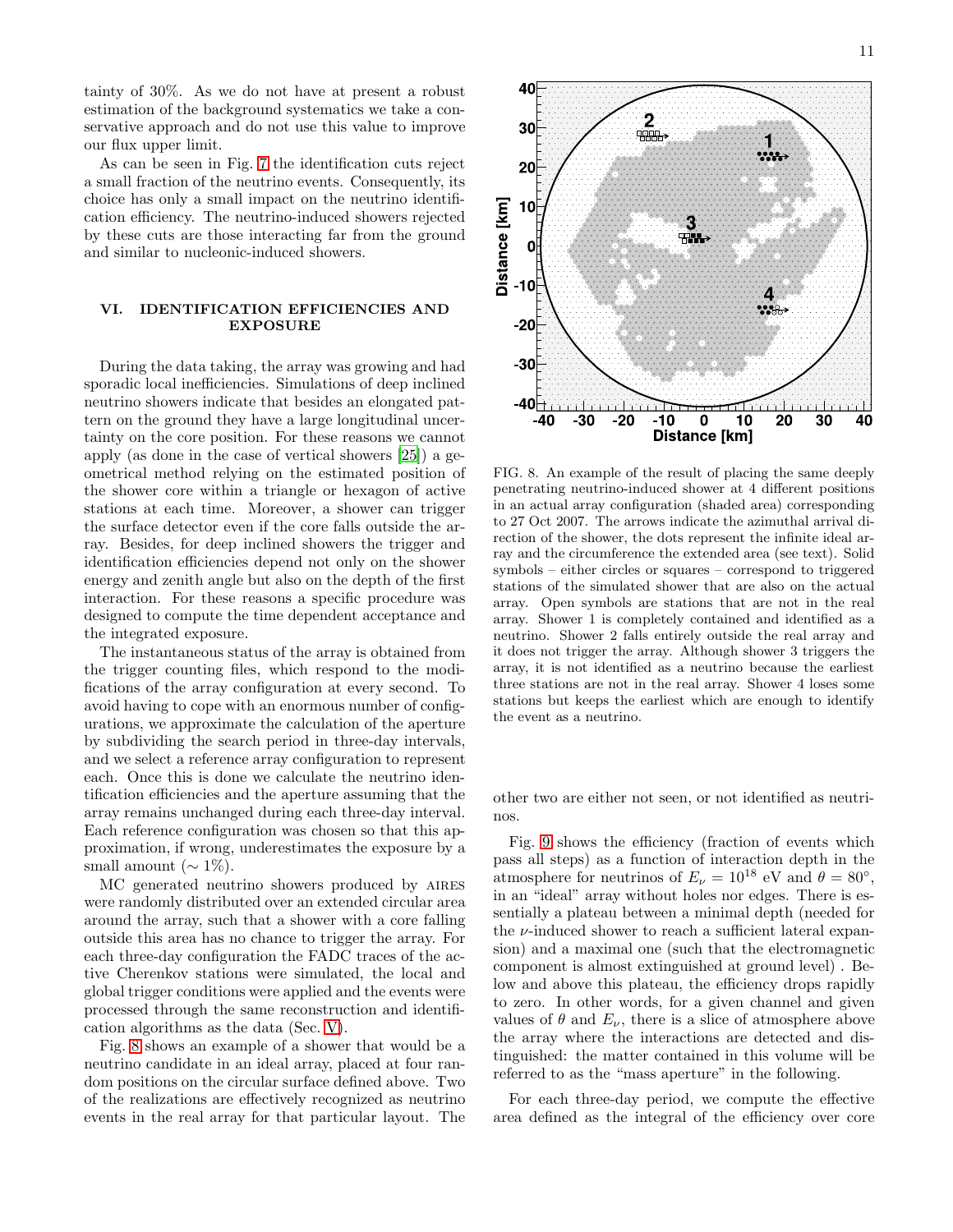

<span id="page-13-0"></span>FIG. 9. Example of trigger and identification efficiency as a function of the slant depth of the interaction above the ground. Notice that the Fisher discriminant neutrino selection actually keeps most of the neutrino showers that pass the quality and reconstruction cuts discussed in Section [IV.](#page-7-0)

position:

$$
A_{\text{eff}}(E_{\nu}, \theta, D, t) = \int \varepsilon(\vec{r}, E_{\nu}, \theta, D, t) \, dA. \tag{1}
$$

The effective mass aperture  $M_{\text{eff}}(E_{\nu}, t)$  is obtained by integrating over the injection depth  $D$  and the solid angle:

$$
M_{\text{eff}}(E_{\nu},t) = 2\pi \iint \sin\theta \cos\theta \, A_{\text{eff}}(E_{\nu},\theta,D,t) \, d\theta \, dD. \tag{2}
$$

To compute this integral we perform a spline interpolation on the finite three-dimensional mesh where  $A_{\text{eff}}$  is determined. The total mass aperture is then obtained summing  $M_{\text{eff}}(E_{\nu}, t)$  over different configurations corresponding to a certain period of time. It is defined independently of the  $\nu$ -nucleon cross-section.

A combined exposure can be obtained by a summation over the search period:

<span id="page-13-3"></span>
$$
\mathcal{E}(E_{\nu}) = \sum_{i} \left[ \omega^{i} \sigma^{i}(E_{\nu}) \int \frac{M_{\text{eff}}^{i}(E_{\nu}, t)}{m} dt \right].
$$
 (3)

The sum runs over the three neutrino flavours (with fractions  $\omega^{i}$ ) and the CC and NC interactions; m is the mass of a nucleon. Here we assume a full  $\nu_{\tau} \leftrightarrow \nu_{\mu}$  mixing, leading to  $\omega^i = 1$  for the three flavours.

We use the  $\nu$ -nucleon cross-section given in [\[37\]](#page-18-13) (CSS) hereafter) to compute the reference exposure of our search period. It is shown in Fig. [10](#page-13-1) as a function of neutrino energy. In Table [I](#page-13-2) we also give the mass aperture integrated in time for all the considered channels, allowing the reader to compute the exposure using different cross-sections or flux models.



<span id="page-13-1"></span>FIG. 10. SD Exposure for our search period for down-going neutrino-initiated showers. The total exposure is shown as a full line. The exposure for individual neutrino flavours and interaction channels is also shown.

| $\log E/\mathrm{eV}$ | $\nu_e \text{ CC}$ |                                                                                     | $\nu_{\mu}$ CC $\nu_{\tau}$ CC $\nu_{x}$ NC $\nu_{\tau}$ Mount.                                          |
|----------------------|--------------------|-------------------------------------------------------------------------------------|----------------------------------------------------------------------------------------------------------|
| 16.75                |                    | $4.35 \cdot 10^{21}$ $5.27 \cdot 10^{20}$ $1.82 \cdot 10^{21}$ $2.11 \cdot 10^{20}$ |                                                                                                          |
| 17                   |                    | $1.27 \cdot 10^{22}$ $3.16 \cdot 10^{21}$ $1.09 \cdot 10^{22}$ $1.26 \cdot 10^{21}$ |                                                                                                          |
| 17.5                 |                    |                                                                                     | $7.94 \cdot 10^{22}$ $2.34 \cdot 10^{22}$ $6.02 \cdot 10^{22}$ $9.37 \cdot 10^{21}$ $1.98 \cdot 10^{22}$ |
| 18                   |                    |                                                                                     | $2.17 \cdot 10^{23}$ 8.01 $\cdot 10^{22}$ 1.77 $\cdot 10^{23}$ 3.20 $\cdot 10^{22}$ 1.21 $\cdot 10^{23}$ |
| 18.5                 |                    |                                                                                     | $3.95 \cdot 10^{23}$ $1.71 \cdot 10^{23}$ $2.84 \cdot 10^{23}$ $6.84 \cdot 10^{22}$ $2.51 \cdot 10^{23}$ |
| 19                   |                    |                                                                                     | $5.44 \cdot 10^{23}$ $2.56 \cdot 10^{23}$ $3.58 \cdot 10^{23}$ $1.03 \cdot 10^{23}$ $3.13 \cdot 10^{23}$ |
| 19.5                 |                    |                                                                                     | $6.32 \cdot 10^{23}$ $2.99 \cdot 10^{23}$ $4.36 \cdot 10^{23}$ $1.20 \cdot 10^{23}$ $3.06 \cdot 10^{23}$ |
| 20                   |                    |                                                                                     | $7.29 \cdot 10^{23}$ $3.45 \cdot 10^{23}$ $5.19 \cdot 10^{23}$ $1.38 \cdot 10^{23}$ $2.82 \cdot 10^{23}$ |

<span id="page-13-2"></span>TABLE I. Effective mass aperture integrated over time for the search period (1 Nov 2007 to 31 May 2010) for down-going neutrinos of the Pierre Auger Surface Detector (in units of  $[g \operatorname{sr} s]$ .

#### VII. SYSTEMATIC UNCERTAINTIES

The calculation of the mass aperture of the Auger Observatory for neutrino showers requires the input of several ingredients which we have selected from amongst conventionally used options. Some of these choices are directly related to the Monte Carlo simulation of the showers, i.e. generator of the first neutrino interaction, parton distribution function (PDF), air shower development and hadronic model. Others have to do with the precision of our knowledge of the topography of the mountains surrounding the Observatory, and some come from the limitations on the theoretical models estimating, for instance, the interaction cross-section or the  $\tau$  energy loss at high energies. By adding linearly all these contributions, our estimate of the total systematic uncertainty on the exposure amounts to  $+22\%$  -46%.

In the following subsections we discuss in detail the dependence of the exposure on each of the above mentioned choices by modifying the different ingredients one by one.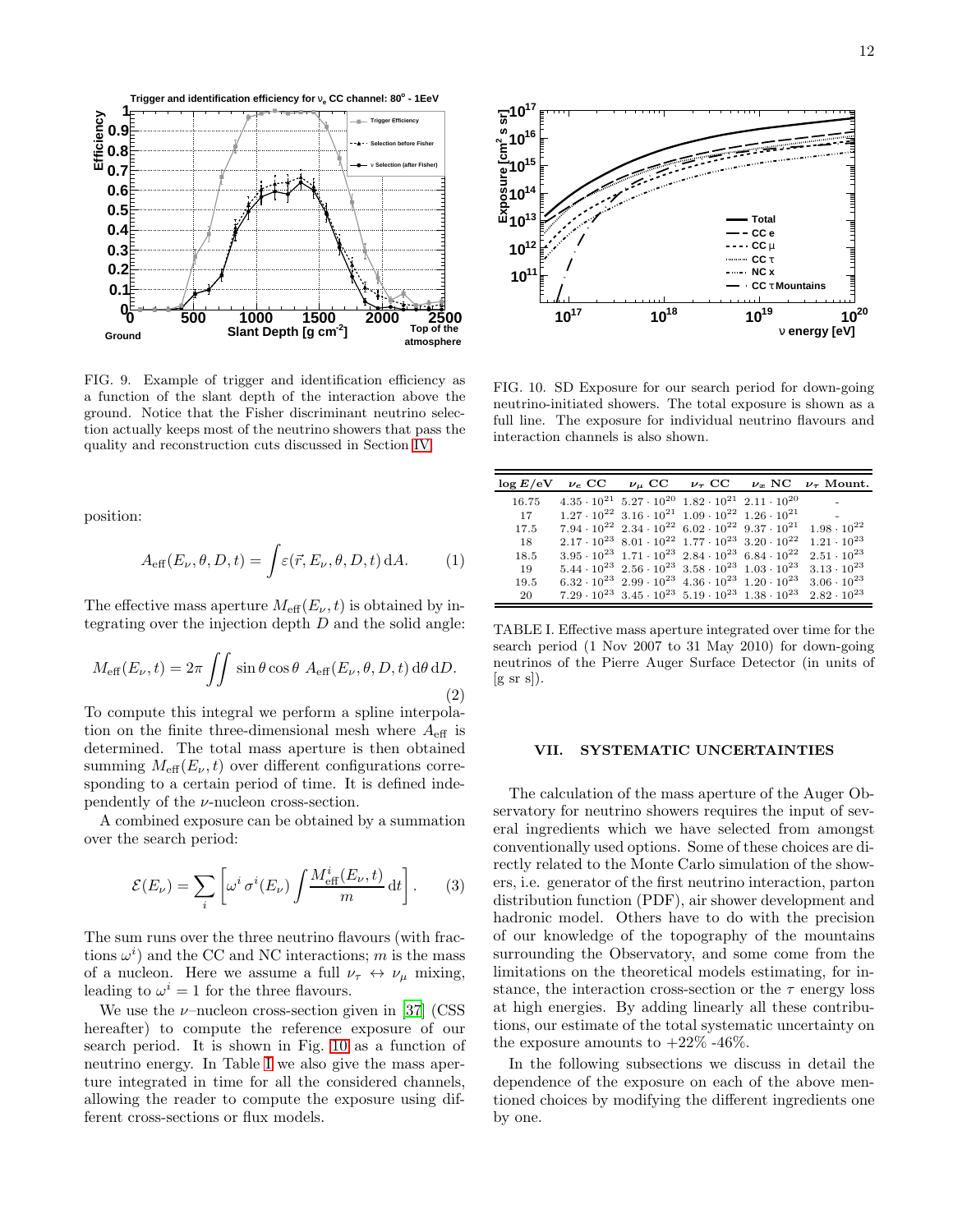

<span id="page-14-0"></span>FIG. 11. Identification efficiency as function of the slant depth for systematic uncertainties studies. Comparison between interaction generators (herwig and pythia). The rest of the Monte Carlo input parameters remain the same.

# A. Monte Carlo simulation of the shower

The reference Monte Carlo neutrino sample was produced with herwig 6.5.10 [\[26\]](#page-18-2) as interaction generator in combination with the CTEQ06m [\[38](#page-18-14)] parton distribution functions, AIRES 2.8 as shower simulator (thinning value of 10<sup>−</sup><sup>6</sup> ) and QGSJETII.03 [\[39](#page-18-15)] as hadronic model.

In order to assess the influence of this particular choice of models on the detector aperture, independent sets of CC  $\nu_e$  showers were generated at 1 EeV and 80 $\degree$  using different combinations of several interaction generators, PDFs, shower simulators, thinning values and hadronic models. We chose this particular energy and angle bin because it is the one that contributes the most to the limit.

In Fig. [11](#page-14-0) we show, as an example, the detection efficiency as a function of the slant depth when using our reference options (herwig) and when changing only the interaction generator (pythia). Since the shapes of the neutrino-selection efficiency curves remain similar, we can estimate the effect of changing the interaction generator by computing the integral of the curves and reporting the relative difference (RD) between them. The same procedure is applied to estimate the effect of changing other ingredients of the simulation. A summary of this RDs is given in Table [II.](#page-14-1)

We observe that the changes in interaction generator, PDF, shower simulator and hadronic model brought about a decrease of the estimated aperture, with the choice of the shower simulation being the dominating effect. On the other hand, an improvement of the relative thinning level causes the opposite effect. Although we cannot recompute the aperture for all possible alternatives of the relevant ingredients, the relative differences reported in Table [II](#page-14-1) serve as an estimate of the systematic dependence of our result on the simulation options.

| Parameter                    |              | Reference Modification                                                                                                                                             | $_{\rm RD}$                                                  |  |
|------------------------------|--------------|--------------------------------------------------------------------------------------------------------------------------------------------------------------------|--------------------------------------------------------------|--|
|                              | (A)          | (B)                                                                                                                                                                | $\int \mathbf{B} - \int \mathbf{A}$<br>$(\int B + \int A)/2$ |  |
| Interaction generator HERWIG |              | PYTHIA [40]<br>$HERWIG++ [41]$                                                                                                                                     | $-7%$<br>$-7%$                                               |  |
| PDF (gen. level)             | CTEQ06m      | MSTW [42]                                                                                                                                                          | $-7%$                                                        |  |
| Shower Simulator             | <b>AIRES</b> | CORSIKA 6.9 [43]                                                                                                                                                   | $-17%$                                                       |  |
| Hadronic Model               |              | QGSJETII QGSJETI [44]<br>SIBYLL [45]<br>SIBYLL $(E=0.3 \text{ EeV})$<br>SIBYLL $(E=3 \text{ EeV})$<br>SIBYLL $(\theta = 85^{\circ})$<br>SIBYLL $(\theta=89^\circ)$ | $+2\%$<br>$-2\%$<br>$-1\%$<br>$-2\%$<br>$0\%$<br>$+4%$       |  |
| Thinning                     | $10^{-6}$    | $10^{-7}$                                                                                                                                                          | $+7%$                                                        |  |

<span id="page-14-1"></span>TABLE II. Summary of the relative differences (RD) between the reference calculation of the exposure and the calculations done changing one of the ingredients of the Monte Carlo simulations at a time. The RD were obtained for zenith angle  $\theta=80^{\circ}$  and energy  $E=1$  EeV unless otherwise stated. The statistical uncertainty of all the relative differences is  $\pm 4\%$ .

For each category of potential systematic effects in Table [II,](#page-14-1) we take the maximum observed RD as an estimate of the corresponding systematic uncertainty. A total systematic uncertainty of  $+9\%$  -33% on the exposure is obtained by linear addition of the maximum positive and negative deviations.

# B. *ν*–nucleon cross-sections and  $\tau$  energy loss

We adopted the uncertainty in the  $\nu$ -nucleon cross-section as calculated in [\[37\]](#page-18-13). It translates into a  $\pm 7$  % uncertainty in the total exposure. In any case, as mentioned above, Table [I](#page-13-2) shows the Auger mass aperture for down-going neutrinos which does not depend on the  $\nu$  cross-section; hence the expected neutrino event rate (and neutrino flux limit) can be computed as necessary for other models and values of the  $\nu$  cross-section (see e.g. [\[46,](#page-18-22) [47](#page-18-23)]).

#### C. Topography

As explained in section [III B,](#page-7-1) the actual topography surrounding the Observatory has been taken into account by detailed Monte Carlo simulations which include digital elevation maps. In principle, uncertainties due to different tau energy loss models should not be important for down-going neutrinos, but, due to the fact that the Pierre Auger Observatory is close to the Andes, a non negligible contribution to the event rate from down-going  $\tau$  neutrinos interacting in the mountains and producing a  $\tau$  lepton is expected (see Table [III\)](#page-16-0). The systematic error on the total reference exposure due to this channel amounts to  $\pm 6\%$ , dominated by the uncertainties on the cross-section and energy loss models.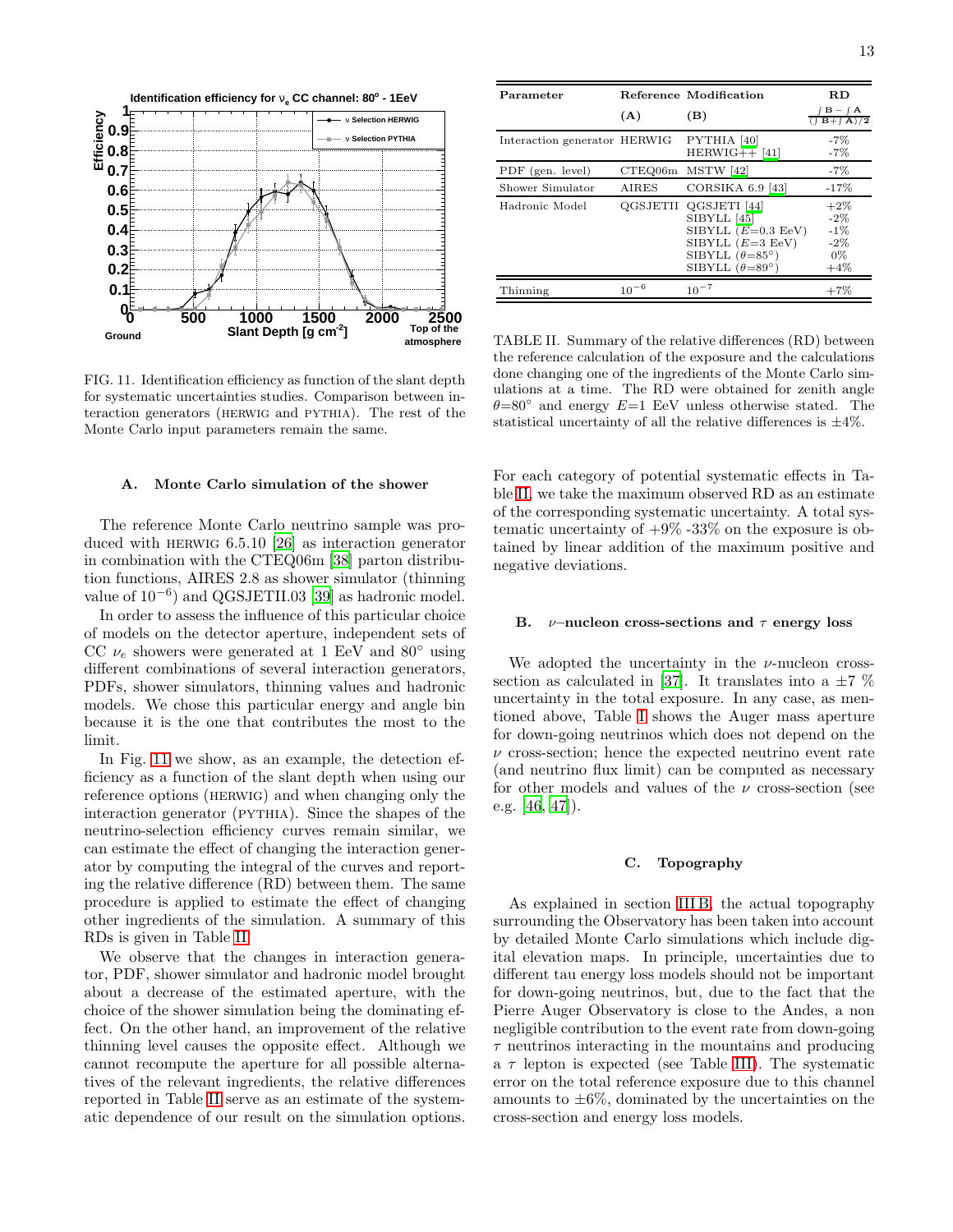# VIII. RESULTS AND DISCUSSION

In this section we present the calculation of the upper limit to the diffuse flux of UHEνs and compare our results to some selected model predictions and discuss the implications.

#### A. Upper limit on the diffuse neutrino flux

Once the multivariate algorithms and selection cuts defining a neutrino candidate were studied and tuned with the Monte Carlo simulations and the training data sample, we applied them to the search data sample. We first tested the compatibility between the shapes of the tails of the Fisher distributions during training and search periods by using an unbinned Kolmogorov hypothesis test, and found them to be in agreement with pvalues of 0.37, 0.16 and 0.17 for the small, medium and large multiplicity classes, respectively.

We found no candidate events in the search period (see Fig. [12\)](#page-15-0). The highest test zone with events in the Fisher distribution of the search sample is the 6-7 sigma region. It has only one event and we expected 2.2 from the exponential fit to the test sample.

The expected number of events from a diffuse flux of neutrinos in a given energy range is given by:

$$
N_{\text{expected}} = \int_{E_{\text{min}}}^{E_{\text{max}}} \Phi(E_{\nu}) \, \mathcal{E}(E_{\nu}) \, \mathrm{d}E_{\nu},\tag{4}
$$

where  $\mathcal{E}(E_{\nu})$  is our reference exposure (eq. [3](#page-13-3) and Fig. [10\)](#page-13-1). The upper limit is derived for a differential neutrino flux  $\Phi(E_{\nu}) = k \cdot E_{\nu}^{-2}$ . Also, we assume that due to neutrino oscillations the diffuse flux is composed of electron, muon and  $\tau$  neutrinos in the same proportion. We expect less than one background event after the neutrino selection procedure is applied to the data sample corresponding to the reference exposure (see section 5). Given the uncertainties of this estimate, the number of background events will be assumed to be zero, which results in a more conservative upper limit. A semi-Bayesian extension [\[48](#page-18-24)] of the Feldman- Cousins approach [\[49](#page-18-25)] is used to include the uncertainty in the exposure, giving an upper limit at 90% CL on the integrated flux of diffuse neutrinos of:

$$
k < 1.74 \times 10^{-7} \text{ GeV cm}^{-2} \text{ s}^{-1} \text{ sr}^{-1}.
$$
 (5)

The effect of including the systematics from MC,  $\nu$ – nucleon cross-sections and  $\tau$  energy loss is to increase the limit by 15%. The limit is quoted for a single neutrino flavour. The relative importance of each neutrino flavour in the determination of the upper limit can be derived from Table [III,](#page-16-0) which gives the expected fractions of neutrinos in the selected sample according to their flavour and interaction channel. The largest contribution comes from  $\nu_e$  CC. The second largest is  $\nu_\tau$  CC, due to double-bang interactions and the large average fraction of energy going into the shower in the decay of the



<span id="page-15-0"></span>FIG. 12. Fisher distribution of the search sample (1 Nov 07 - 31 May 10, 2010) for events with multiplicity  $4 \leq N \leq 6$  $(top)$ ,  $7 \leq N \leq 11$  (*middle*),  $12 \leq N$  (*bottom*). No neutrino candidates are found.

 $\tau$  lepton. Our result together with other experimental limits [\[50\]](#page-18-26) is shown in Fig. [13.](#page-16-1)

Another usual way of presenting the upper bound is in the less-model-dependent differential form. It assumes that the diffuse neutrino flux behaves as  $\sim 1/E^2$  within energy bins of unity width on a natural logarithmic scale,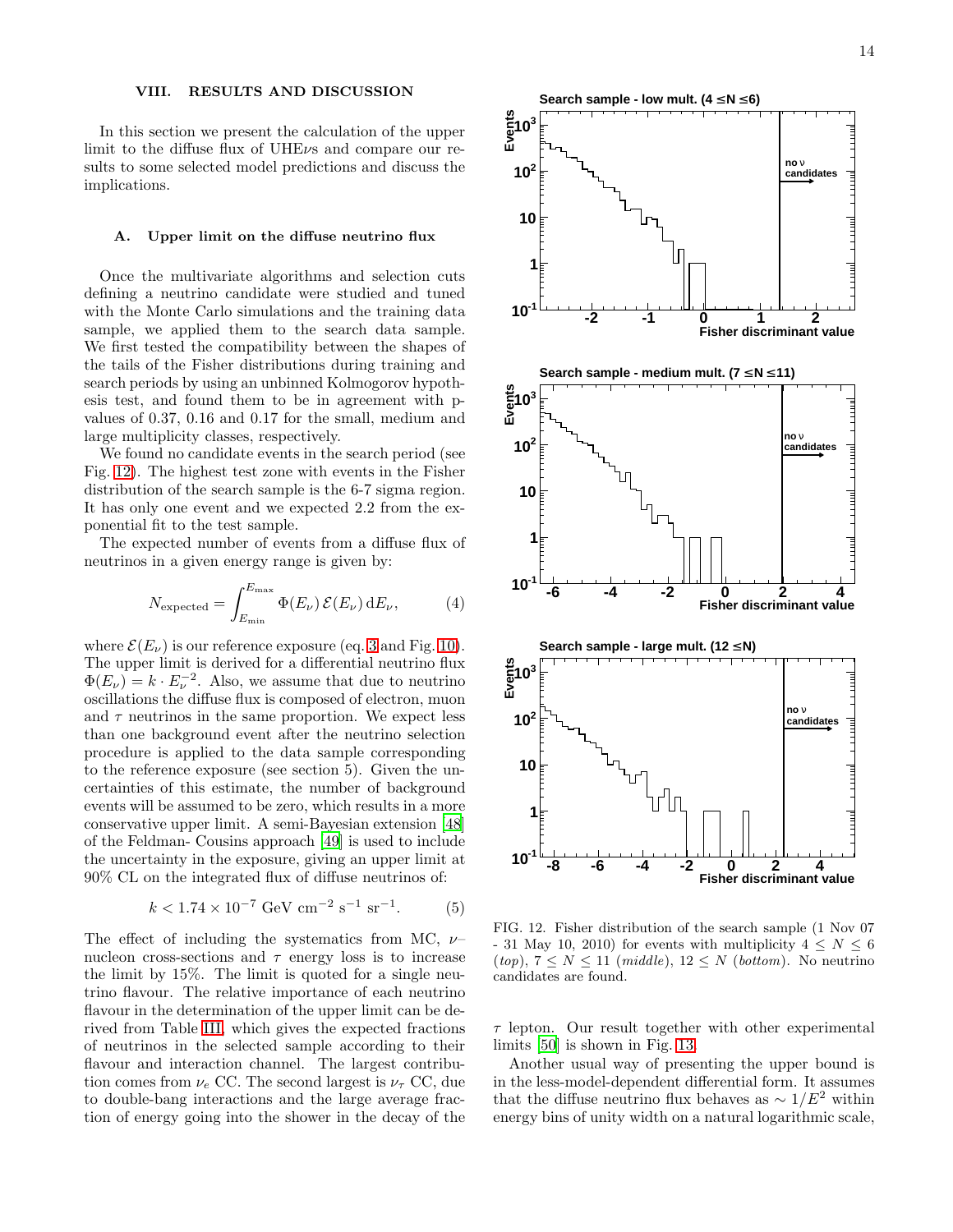| Channel              |           |            | CC NC Total  |
|----------------------|-----------|------------|--------------|
| $\epsilon$           |           | 33\% 5\%   | 38%          |
| $\mu$                |           | $13\%$ 5\% | 18\%         |
| $\tau$ air           | $24\%$ 5% |            | 29\%         |
| $\tau$ mountains 15% |           |            | 15%          |
| Total                |           |            | 85% 15% 100% |

<span id="page-16-0"></span>TABLE III. Expected fractions of neutrinos in the selected sample according to their flavour and interaction channel (CC and NC). These fractions are derived assuming that electron, muon and  $\tau$  neutrinos are in the same proportion in the diffuse flux.



<span id="page-16-1"></span>FIG. 13. Integrated upper limits (90% CL) from the Pierre Auger Observatory for a diffuse flux of down-going  $\nu$  in the period 1 Nov 2007 - 31 May 2010. For comparison up-going  $\nu_{\tau}$  (1 Jan 2004 - 28 Feb 09)[\[13](#page-17-17)] and limits from other experiments [\[50\]](#page-18-26) are also plotted.

and is given by  $2.44/\mathcal{E}(E_{\nu})E_{\nu}$  accounting for statistical uncertainties only and assuming no background [\[51\]](#page-18-27). The differential limit obtained including systematic uncertainties is shown in Fig. [14,](#page-16-2) together with our previous result on up-going  $\nu_{\tau}$  [\[13\]](#page-17-17) and two theoretical predictions for cosmogenic neutrinos [\[6](#page-17-18), [7](#page-17-19)]. We observe that we achieve maximum sensitivity in the 0.3-10 EeV energy range.

### B. Model predictions

There is a wide variety of models predicting fluxes of neutrinos with energies in the EeV range [\[1\]](#page-17-0). They are usually separated into three groups: cosmogenic neutrinos [e.g. [6](#page-17-18), [7\]](#page-17-19), neutrinos produced in accelerating sources [e.g. [53](#page-18-28), [54](#page-18-29)] and neutrinos of exotic origin [e.g. [52\]](#page-18-30). In all these models there are parameters with unknown values which can change the spectral shape and strength of the flux. In Table [IV](#page-16-3) we give the event rates



<span id="page-16-2"></span>FIG. 14. Differential limits (90% CL) from the Pierre Auger Observatory for a diffuse flux of down-going  $\nu$  in the period 1 Nov 2007 - 31 May 2010 and up-going  $\nu_{\tau}$  (1 Jan 2004 -28 Feb 2009)[\[13\]](#page-17-17). For reference, two recent calculations of this flux are shown: "GZK-Fermi" [\[6\]](#page-17-18) takes into account the Fermi-LAT constraint on the GZK cascade photons; the other "GZK-evolFRII" [\[7\]](#page-17-19) adopts a strong source evolution model for FR-II galaxies, assumed to be the sources of UHECRs.

| Reference    | N expected P. of obs. 0 |                    |
|--------------|-------------------------|--------------------|
| GZK-Fermi    | 0.1                     | 0.9                |
| GZK-evolFRII | 0.3                     | 0.7                |
| MPR-max      | 2.0                     | 0.1                |
| BBR.         | 0.8                     | 0.4                |
| TD-Necklaces | 0.8                     | 0.4                |
| Z-Burst      | 7.8                     | $4 \times 10^{-4}$ |

<span id="page-16-3"></span>TABLE IV. Expected number of events using the current exposure of down-going  $\nu$  measured by the Pierre Auger Observatory for several models [\[6,](#page-17-18) [7](#page-17-19), [52](#page-18-30)[–54\]](#page-18-29). The third column gives the probabilities of observing 0 events given that we expect N.

after folding these fluxes with our reference exposure.

Current theoretical flux predictions for cosmogenic neutrinos [\[6,](#page-17-18) [7\]](#page-17-19) seem to be out of reach of our present sensitivity. Concerning neutrinos produced in accelerating sources there are popular models [\[53,](#page-18-28) [54](#page-18-29)] which predict event rates which could be detected in the next few years. Regarding exotic models [\[52](#page-18-30)], TD-Necklaces will be within our sensitivity range in one or two years, while Z-Burst models are already strongly disfavoured. Note that all such 'top down' models are also tightly constrained by the limits of the Pierre Auger Observatory on the photon fraction in UHECR [\[20\]](#page-17-13).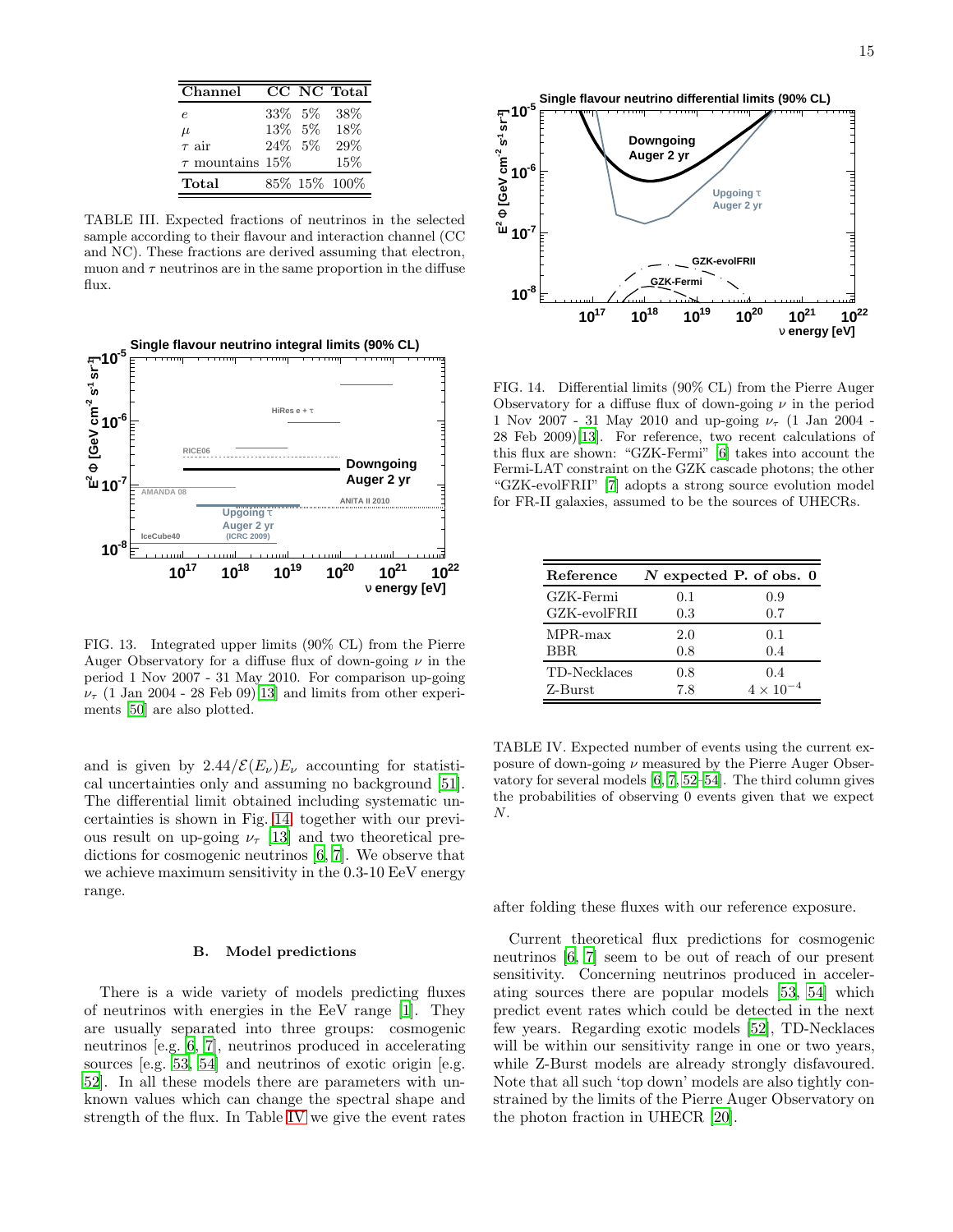# IX. ACKNOWLEDGMENTS

The successful installation, commissioning and operation of the Pierre Auger Observatory would not have been possible without the strong commitment and effort from the technical and administrative staff in Malargüe.

We are very grateful to the following agencies and organizations for financial support: Comisión Nacional de Energía Atómica, Fundación Antorchas, Gobierno De La Provincia de Mendoza, Municipalidad de Malargüe, NDM Holdings and Valle Las Leñas, in gratitude for their continuing cooperation over land access, Argentina; the Australian Research Council; Conselho Nacional de Desenvolvimento Científico e Tecnológico (CNPq), Financiadora de Estudos e Projetos (FINEP), Fundação de Amparo `a Pesquisa do Estado de Rio de Janeiro (FAPERJ), Fundação de Amparo à Pesquisa do Estado de São Paulo (FAPESP), Ministério de Ciência e Tecnologia (MCT), Brazil; AVCR AV0Z10100502 and AV0Z10100522, GAAV KJB100100904, MSMT-CR LA08016, LC527, 1M06002, and MSM0021620859, Czech Republic; Centre de Calcul IN2P3/CNRS, Centre National de la Recherche Scientifique (CNRS), Conseil Régional Ile-de-France, Département Physique Nucléaire et Corpusculaire (PNC-IN2P3/CNRS), Département Sciences de l'Univers (SDU-INSU/CNRS), France; Bundesministerium für Bildung und Forschung (BMBF), Deutsche Forschungsgemeinschaft (DFG), Finanzmin16

isterium Baden-W¨urttemberg, Helmholtz-Gemeinschaft Deutscher Forschungszentren (HGF), Ministerium für Wissenschaft und Forschung, Nordrhein-Westfalen, Ministerium für Wissenschaft, Forschung und Kunst, Baden-Württemberg, Germany; Istituto Nazionale di Fisica Nucleare (INFN), Ministero dell'Istruzione, dell'Università e della Ricerca (MIUR), Italy; Consejo Nacional de Ciencia y Tecnología (CONACYT), Mexico; Ministerie van Onderwijs, Cultuur en Wetenschap, Nederlandse Organisatie voor Wetenschappelijk Onderzoek (NWO), Stichting voor Fundamenteel Onderzoek der Materie (FOM), Netherlands; Ministry of Science and Higher Education, Grant Nos. 1 P03 D 014 30, N202 090 31/0623, and PAP/218/2006, Poland; Fundação para a Ciência e a Tecnologia, Portugal; Ministry for Higher Education, Science, and Technology, Slovenian Research Agency, Slovenia; Comunidad de Madrid, Consejería de Educación de la Comunidad de Castilla La Mancha, FEDER funds, Ministerio de Ciencia e Innovación and Consolider-Ingenio 2010 (CPAN), Xunta de Galicia, Spain; Science and Technology Facilities Council, United Kingdom; Department of Energy, Contract Nos. DE-AC02-07CH11359, DE-FR02-04ER41300, National Science Foundation, Grant No. 0450696, The Grainger Foundation USA; ALFA-EC / HELEN, European Union 6th Framework Program, Grant No. MEIF-CT-2005- 025057, European Union 7th Framework Program, Grant No. PIEF-GA-2008-220240, and UNESCO.

- <span id="page-17-0"></span>[1] F. Halzen and D. Hooper, Rep. Prog. Phys. 65, 1025 (2002); P. Bhattacharjee and G. Sigl, Phys. Rep. 327, 109 (2000); J. K. Becker, Phys. Rep. 458, 173 (2008).
- <span id="page-17-1"></span>[2] J. Abraham *et al.* [Pierre Auger Collaboration], Phys. Rev. Lett. 101, 061101 (2008); R. U. Abbasi *et al.* [HiRes], Phys. Rev. Lett. **100**, 101101 (2008).
- <span id="page-17-2"></span>[3] V. Beresinsky and G. Zatsepin, Phys. Lett. B 28, 423 (1969).
- [4] S. Yoshida and M. Teshima, Prog. Theor. Phys. 89, 833 (1993).
- [5] R. Engel, D. Seckel, and T. Stanev, Phys. Rev. D 64, 093010 (2001).
- <span id="page-17-18"></span>[6] M. Ahlers, L. A. Anchordoqui, M. C. Gonzalez-Garcia, F. Halzen and. S. Sarkar, Astropart. Phys. 34, 106 (2010).
- <span id="page-17-19"></span>[7] K. Kotera, D. Allard and A. V. Olinto, JCAP 10, 013 (2010).
- <span id="page-17-3"></span>[8] V. Berezinsky, A. Gazizov, M. Kachelriess and S. Ostapchenko, Phys. Lett. B 695, 13 (2011).
- <span id="page-17-4"></span>[9] A. Achterberg *et al.* [IceCube Collaboration], Astropart. Phys. 26, 155 (2006).
- [10] J. A. Aguilar *et al.* [ANTARES Collaboration], Phys. Lett. B **696** 16, (2011).
- <span id="page-17-5"></span>[11] P. W. Gorham *et al.* [ANITA Collaboration], Phys. Rev. Lett. **103**, 051103 (2009); Astropart. Phys. **32**, 10 (2009).
- <span id="page-17-6"></span>[12] J. Abraham *et al.* [Pierre Auger Collaboration], Phys. Rev. Lett. 100, 211101 (2008).
- <span id="page-17-17"></span>[13] J. Tiffenberg [Pierre Auger Collaboration], in *Proceedings of the 31st International Cosmic Ray Conference, Lodz*

(2009), #0180, [arXiv:0906.2347.](http://arxiv.org/abs/0906.2347)

- <span id="page-17-7"></span>[14] D. Gora [Pierre Auger Collaboration], in *Proceedings of the 31st International Cosmic Ray Conference, Lodz* (2009), #0077, [arXiv:0906.2319.](http://arxiv.org/abs/0906.2319)
- <span id="page-17-8"></span>[15] X. Bertou, P. Billoir, O. Deligny, C. Lachaud, and A. Letessier-Selvon, Astropart. Phys 17, 183 (2002).
- <span id="page-17-9"></span>[16] J. Abraham *et al.* [Pierre Auger Collaboration], Phys. Rev. D 79, 102001 (2009).
- <span id="page-17-10"></span>[17] J. Alvarez-Muñiz [Pierre Auger Collaboration], in *Proceedings of the 30th International Cosmic Ray Conference, Mérida* Vol. 4, (2007), p. 607; I. Valiño (PhD thesis) Univ. de Santiago de Compostela, ISBN: 9788497509664, (2008).
- <span id="page-17-11"></span>[18] K. S. Capelle, J. W. Cronin, G. Parente and E. Zas, Astropart. Phys. 8, 321 (1998); P. Billoir [Pierre Auger Collaboration], J. Phys. Conf. Ser. 203, 012125 (2010).
- <span id="page-17-12"></span>[19] J. Abraham *et al.* [Pierre Auger Collaboration], Phys. Rev. Lett. 104, 091101 (2010).
- <span id="page-17-13"></span>[20] J. Abraham *et al.* [Pierre Auger Collaboration], Astropart. Phys. 27, 155 (2007); J. Abraham *et al.* [Pierre Auger Collaboration], Astropart. Phys. 29, 243 (2008); J. Abraham *et al.* [Pierre Auger Collaboration], Astropart. Phys. 31, 399 (2009).
- <span id="page-17-14"></span>[21] J. Abraham *et al.* [Pierre Auger Collaboration] Nucl. Instr. and Meth. A 523, 50 (2004).
- <span id="page-17-15"></span>[22] I. Allekotte *et al.* [Pierre Auger Collaboration], Nucl. Instr. and Meth. A 586, 409 (2008).
- <span id="page-17-16"></span>[23] J. Abraham *et al.* [Pierre Auger Collaboration], Nucl. Instr. and Meth. A 620, 227 (2010).